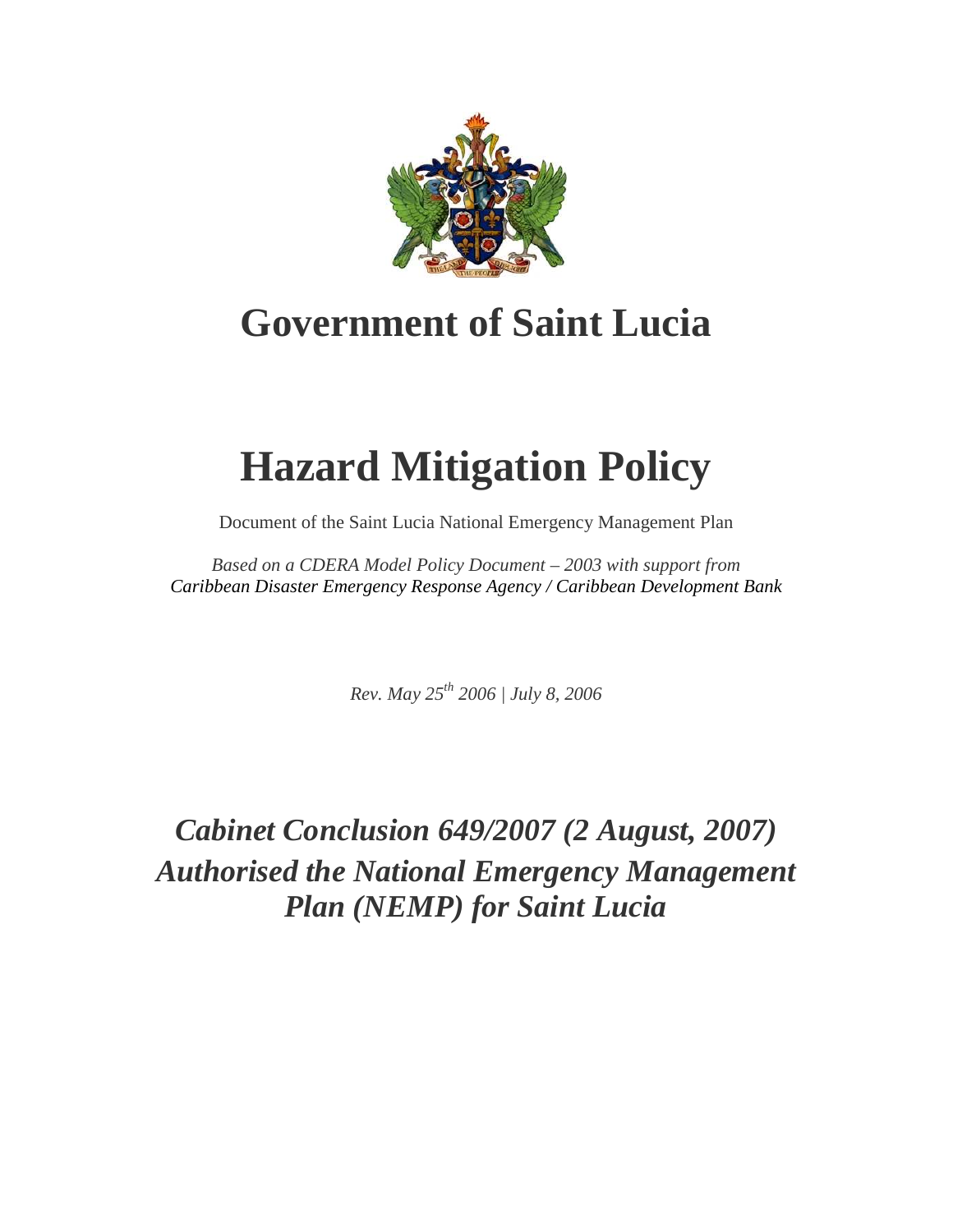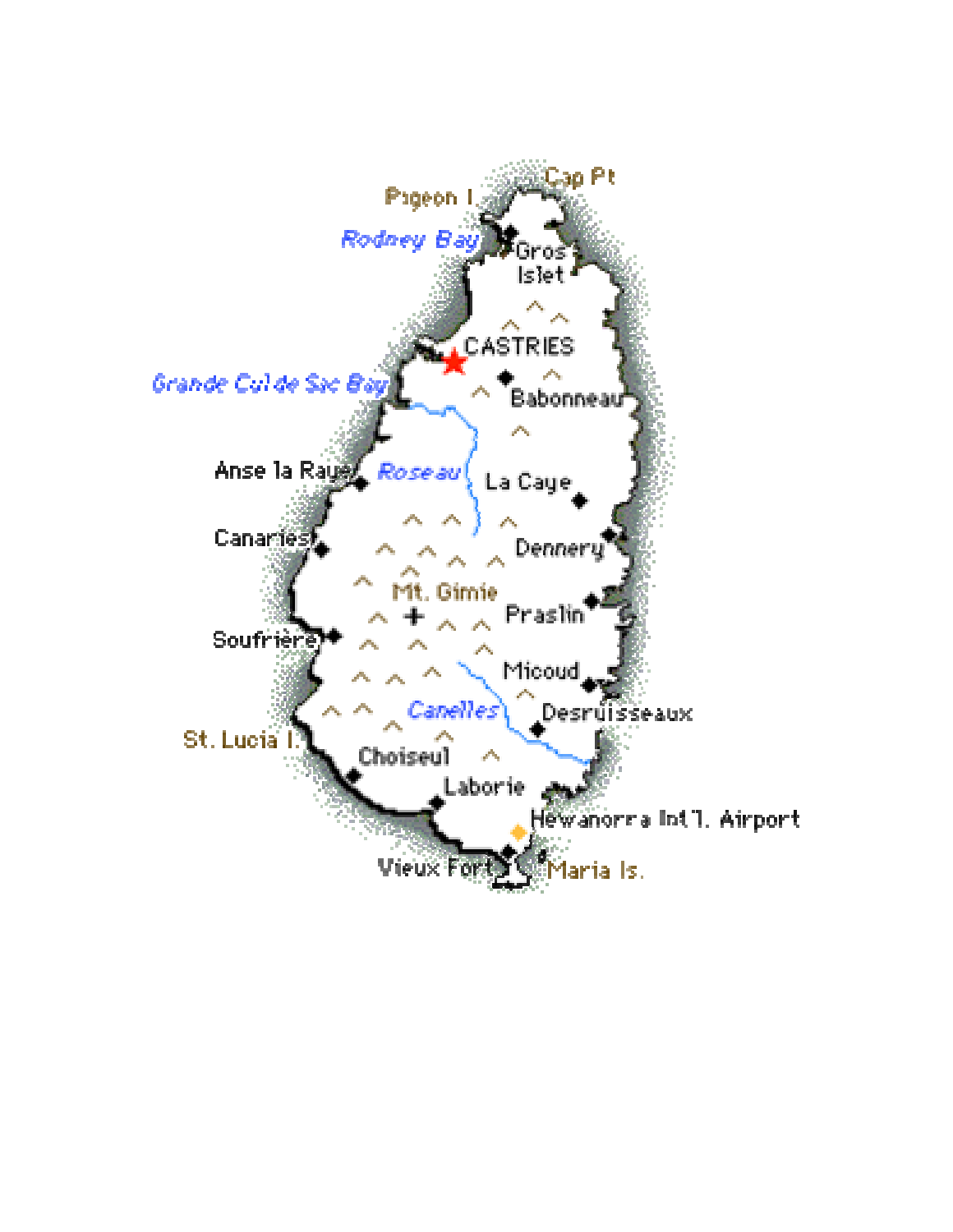# **SAINT LUCIA NATIONAL HAZARD MITIGATION POLICY**

## **PREFACE**

Natural and man-made hazards can result in the loss of life or injury, property damage, social and economic disruption or environmental degradation. This National Hazard Mitigation Policy outlines the intention of the Government of Saint Lucia with regard to the reduction and or elimination of the adverse impacts of natural and man-made hazards. The Policy therefore sets out the broad goals and objectives for vulnerability reduction and the overall strategy for achieving these objectives.

The preparation of the Policy document was initiated at a three-day workshop entitled *Model Hazard Mitigation Policy Adaptation, Saint Lucia* which was held in May 2003 and was attended by representatives from a broad cross section of the public and private sectors. A Policy Development Committee (PDC) was subsequently formed and an independent consultant recruited to coordinate the formulation and documentation of the Policy, under the technical guidance of the PDC. A number of PDC meetings were held under the general direction of the chairperson - Director of the National Emergency Management Organisation (NEMO), Saint Lucia. The CDERA-CDB *Model National Hazard Mitigation Policy*<sup>1</sup> was used as a template to develop the national Policy.

The first draft of the Policy document was circulated to all public libraries, the Saint Lucia Gazette and posted on Government's website to obtain public comments. In order to develop a more comprehensive and participative approach to hazard mitigation in Saint Lucia, a National Public consultation on the first draft of the Policy document was held on 11<sup>th</sup> September 2003. Various Government ministries, statutory agencies, private sector, non-government and Christian organizations, as well as trade unions and other representatives<sup>2</sup> including regional agencies and service groups were invited to attend the National Consultation. A second draft of the Policy document was completed after incorporating the recommendations of the National Consultation. The document was then forwarded to the National Emergency Management and Advisory Council for comments prior to submission to the Cabinet of Ministers for their approval.

The Project to develop the national Hazard Mitigation Policy of Saint Lucia was jointly financed by the Caribbean Disaster Emergency Response Agency (CDERA) through its Caribbean Hazard Mitigation Capacity Building Programme (CHAMP) and the Caribbean Development Bank (CDB) through its Disaster Mitigation Facility for the Caribbean (DMFC). CHAMP is being executed by the Organization of American states and is funded by the Canadian International Development agency. The DMFC is a partnership between CDB and the United States Agency for International Development Office of Foreign Disaster Assistance.

<sup>&</sup>lt;sup>1</sup> As presented at the Adaptation Workshop by CDB and CDERA with funding by OAS, CIDA and USAID

<sup>2</sup> See Annex I for full listing of representatives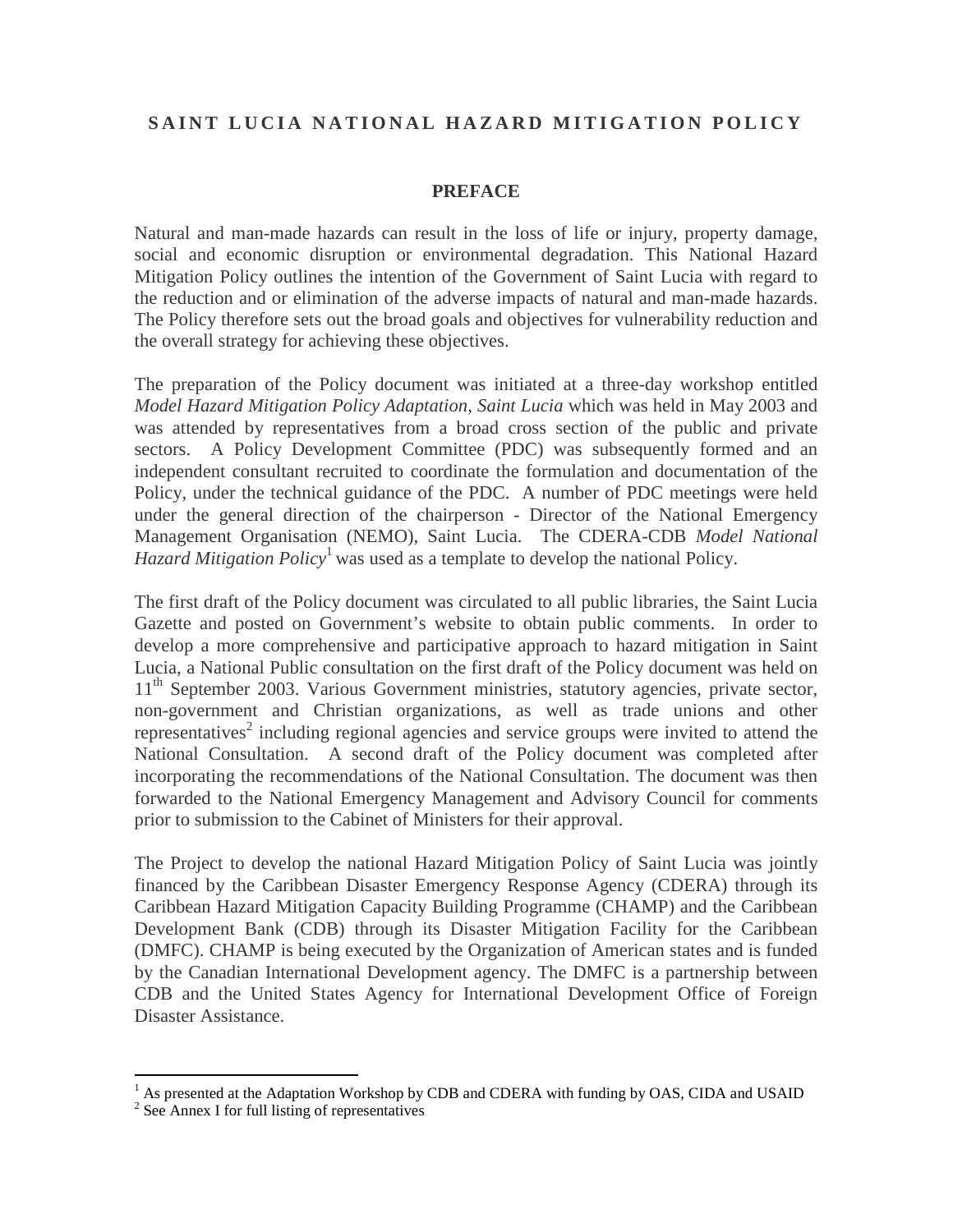# **CONTENTS**

# ACRONYMS AND ABBREVIATIONS

|  |  | <b>GLOSSARY</b> |
|--|--|-----------------|
|--|--|-----------------|

| CHALLENGES TO IMPLEMENTATION OF HAZARD MITIGATION<br>5.0 |
|----------------------------------------------------------|
|                                                          |
|                                                          |
|                                                          |
|                                                          |
|                                                          |
|                                                          |
|                                                          |
|                                                          |
|                                                          |
| 8.4 INTEGRATION OF A HAZARD RISK MANAGEMENT POLICY  12   |
| <b>ANNEXES</b>                                           |
|                                                          |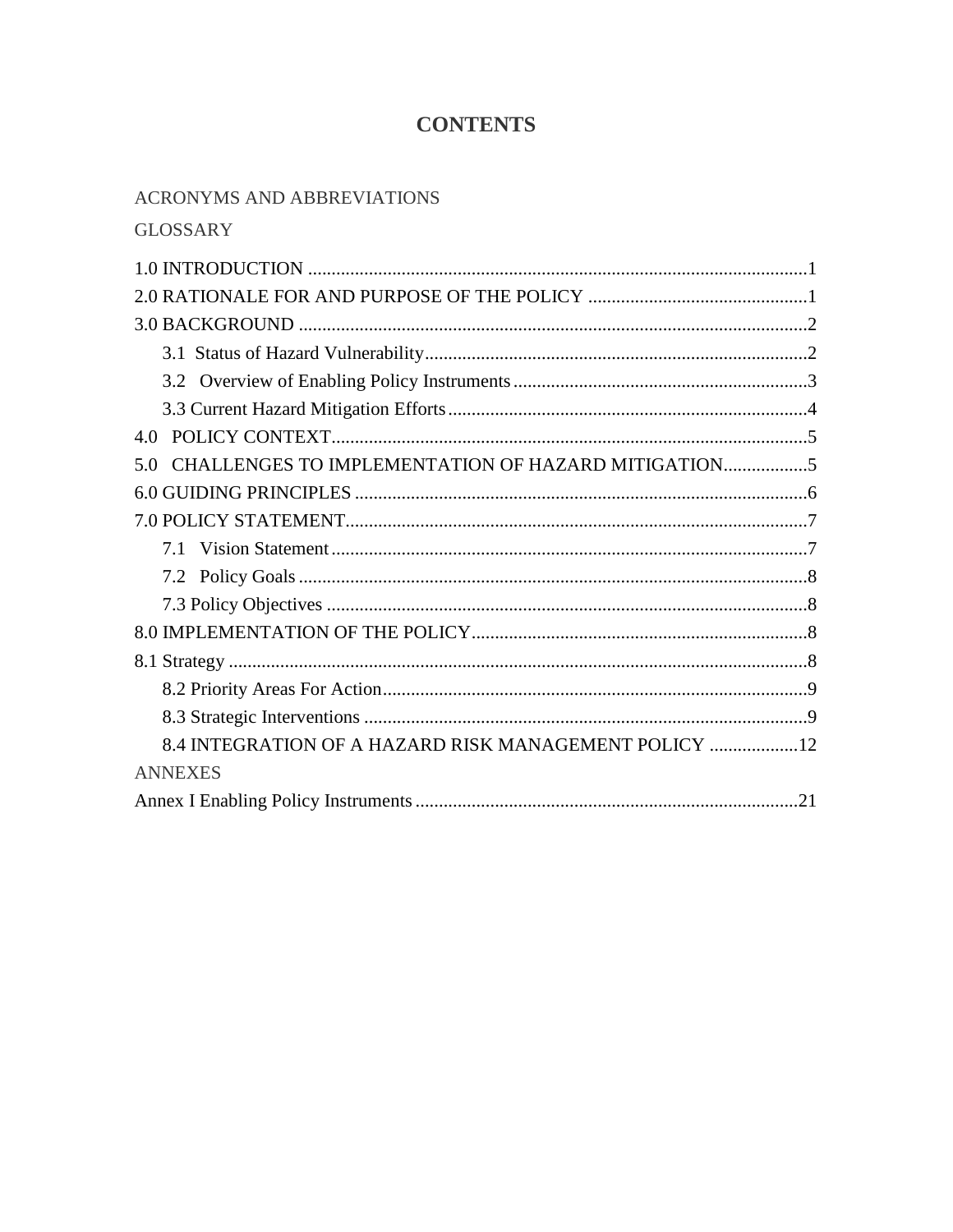# **GLOSSARY<sup>3</sup>**

*Climate Change –* Change observed in the climate on a global, regional or sub-regional scale caused by natural processes and/or human activity. Climate change adaptation is an adjustment in natural or human systems in response to actual or expected climatic stimuli or their effects, which moderates harm or exploits beneficial opportunities.

*Disaster* – A serious disruption of the functioning of a community or a society, causing widespread human, material, economic or environmental losses that exceed the ability of the affected community/society to cope using only its own resources. Disasters are often classified according to their cause (natural or manmade).

*Hazard* – A potentially damaging physical event, phenomenon and or human activity, which may cause the loss of life or injury, property damage, social and economic disruption or environmental degradation.

*Hazard Analysis/Assessment* – Identification, study and monitoring of any hazard to determine its potentiality, origin, characteristics and behaviour.

*Hazard Mitigation* – Structural and non-structural measures undertaken to limit the adverse impact of natural hazards, environmental degradation and technological hazards. In climate change terminology, hazard mitigation is synonymous with adaptation to some degree.

*Hazard Risk Management* – The systematic management of administrative decisions, organization, operational skills and responsibilities to apply policies, strategies and practices for hazard risk reduction.

*Hazard Risk Reduction* – The development and application of policies, procedures and capacities by the society and communities to lessen the negative impacts of possible natural hazards and related environmental and technological disasters. This includes structural and non-structural measures to avoid (prevention) or to limit (mitigation and preparedness) adverse impact of hazards, as well as the development of coping capabilities.

*Natural Hazard* – Natural processes or phenomena occurring in the biosphere that may constitute a damaging event.

*Risk* – The probability of harmful consequences, or expected loss (of lives, people injured, property, livelihoods, economic activity disrupted or environment damage) resulting from interactions between natural or human induced hazards and vulnerable/capable conditions. Conventionally, risk is expressed by the equation Risk = Hazard x Vulnerability/Capacity.

 $\overline{a}$ <sup>3</sup> Adapted primarily from "Living with Risk" (preliminary version) prepared by the ISDR Secretariat, Geneva, July 2002.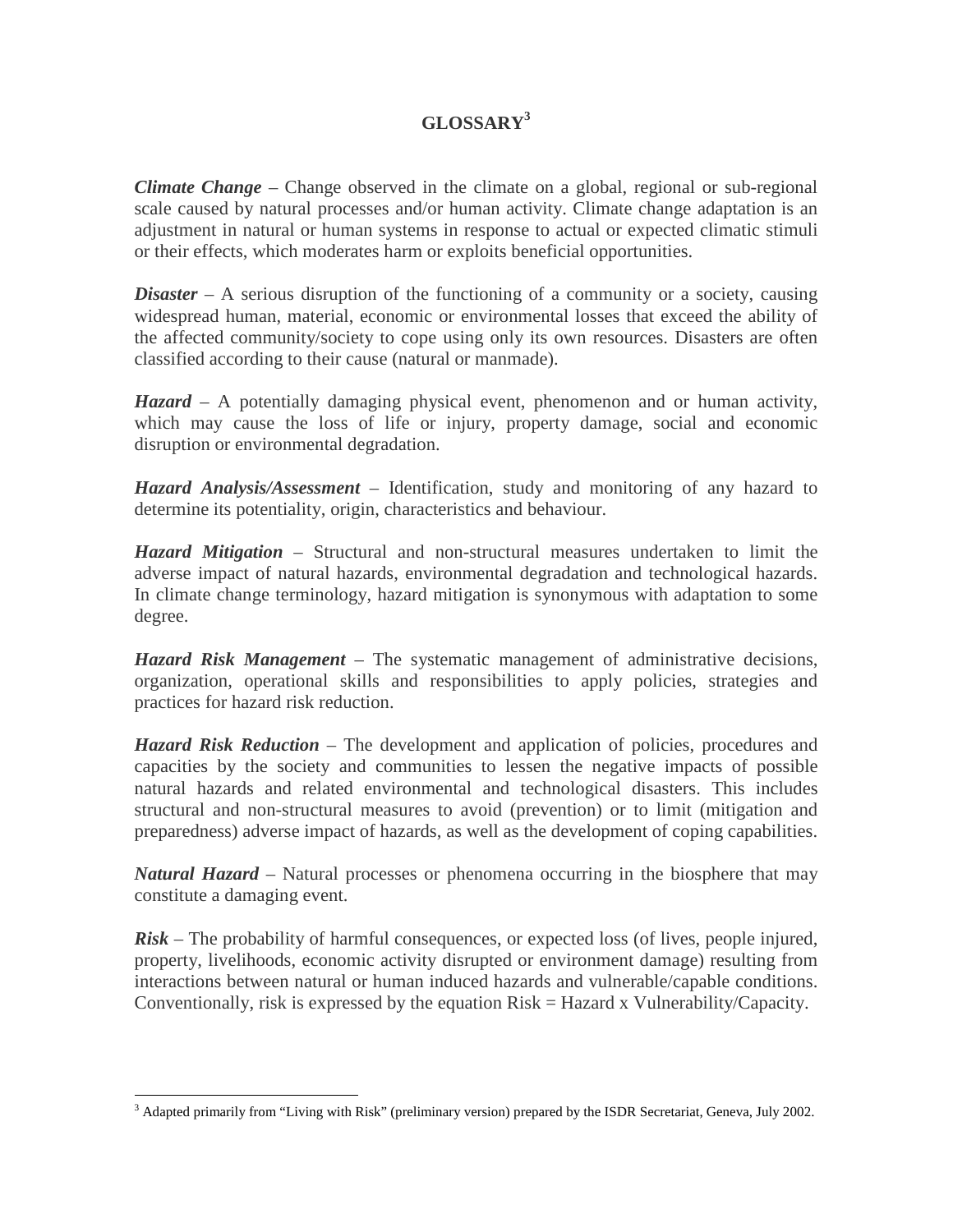*Stakeholders* – Persons or entity holding grants, concessions, or any other type of value that would be affected by a particular action or policy. These include government, nongovernmental organisations including the private sector, local community groups and individuals.

*Sustainable Development* – Development that meets the needs of the present without compromising the ability of future generations to meet their own needs. It contains within it two key concepts: the concept of "needs", in particular the essential needs of the world's poor, to which overriding priority should be given; and the idea of limitation imposed by the state of technology and social organization on the environment's ability to meet present and the future needs.

*Technological Hazards (Man-Made Hazards)* – Danger originating from technological or industrial accidents, dangerous procedures, infrastructure failures or certain human activities, which may cause the loss of life or injury, property damage, social and economic disruption or environmental degradation.

*Vulnerability* – A set of conditions and processes resulting from physical, social, economic, and environmental factors, which increases the susceptibility of a community to the impact of hazards.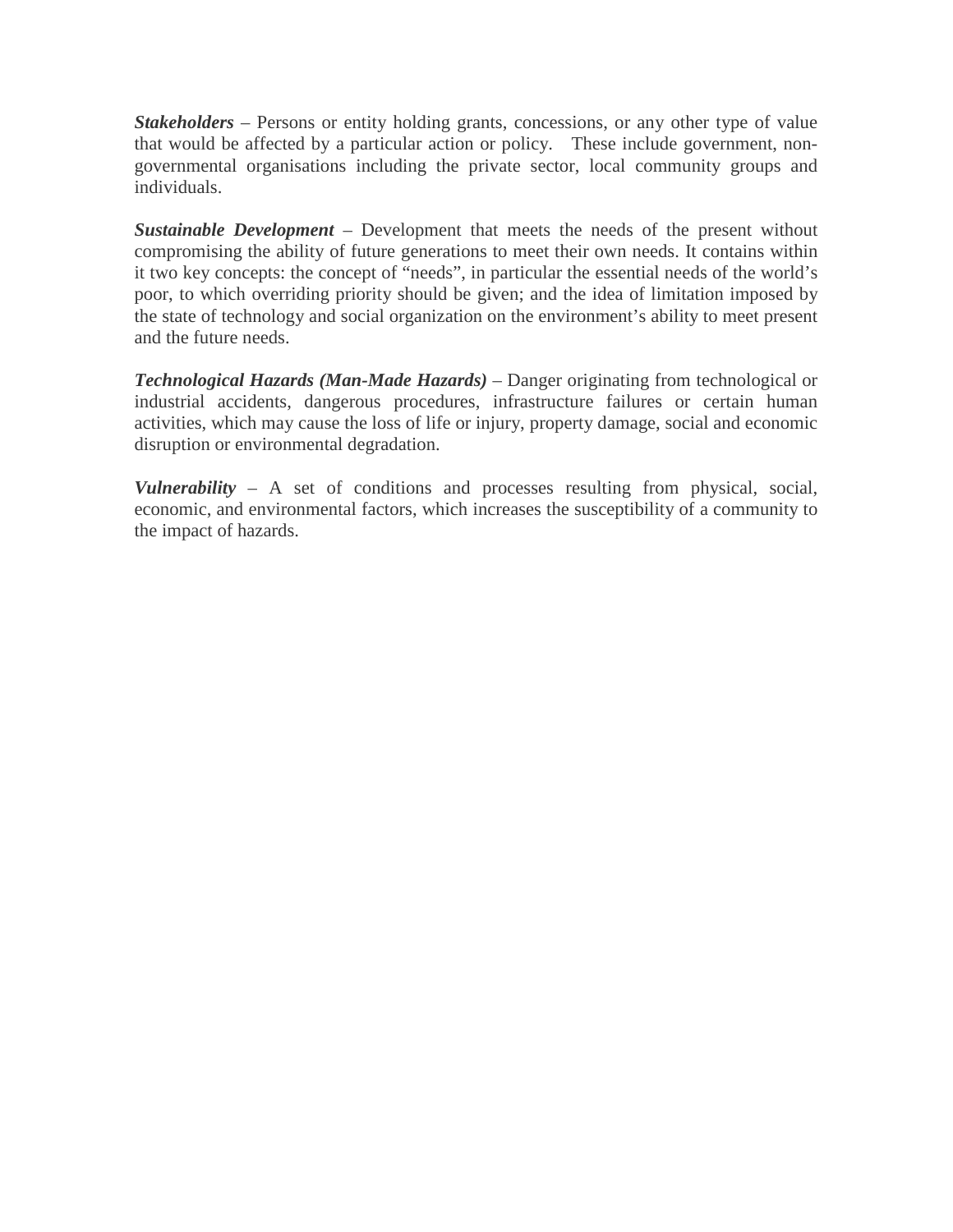# **ACRONYMS AND ABBREVIATIONS**

| <b>CDB</b>    | Caribbean Development Bank                                   |  |
|---------------|--------------------------------------------------------------|--|
| <b>CDERA</b>  | Caribbean Disaster Emergency Response Agency                 |  |
| <b>CDM</b>    | <b>Comprehensive Disaster Management</b>                     |  |
| <b>CHAMP</b>  | Caribbean Hazard Mitigation Capacity Building Programme      |  |
| <b>CIDA</b>   | <b>Canadian International Development Agency</b>             |  |
| <b>CPACC</b>  | Caribbean Planning for Adaptation to Global Climate Change   |  |
| <b>DM</b>     | Disaster Management                                          |  |
| <b>DMFC</b>   | Disaster Mitigation Facility for the Caribbean               |  |
| <b>IPCC</b>   | Inter-governmental Panel for Climate Change                  |  |
| <b>NEMAC</b>  | National Emergency Management Advisory Council               |  |
| <b>NEMO</b>   | National Emergency Management Organisation                   |  |
| <b>NGO</b>    | Non-Governmental Organisation                                |  |
| <b>NHMC</b>   | <b>National Hazard Mitigation Council</b>                    |  |
| <b>NHRM</b>   | <b>Natural Hazard Risk Management</b>                        |  |
| <b>OAS</b>    | <b>Organisation of American States</b>                       |  |
| <b>OECS</b>   | Organisation of Eastern Caribbean States                     |  |
| <b>SIDS</b>   | <b>Small Island Developing States</b>                        |  |
| <b>UNFCCC</b> | United Nations Framework Convention on Climate Change        |  |
| <b>UNISDR</b> | United Nations International Strategy for Disaster Reduction |  |
| <b>USAID</b>  | United States Agency for International Development           |  |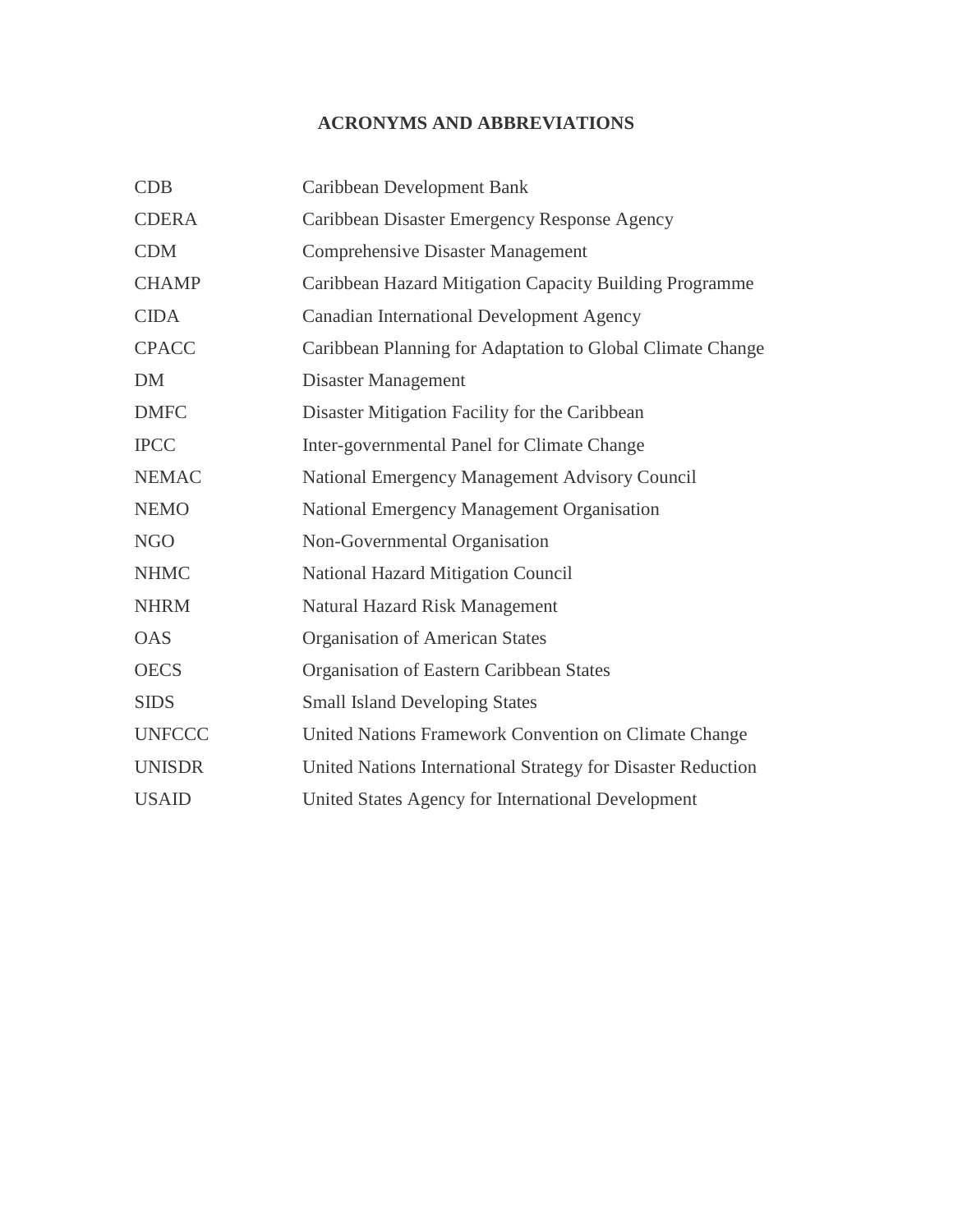#### **1.0 INTRODUCTION**

Saint Lucia is highly vulnerable to a number of natural and man-made hazards with the potential for substantial loss of life and property damage. These hazard events include hurricanes, floods, earthquakes, volcanic eruptions, and fires, marine accidents involving oil and hazardous material spills as well as other man-made hazards. Additionally, there is growing concern about the vulnerability of Saint Lucia to the threat of climate change.

Experience from previous disasters has indicated that the potential impact of hazards is severe, particularly in terms of damage and losses. Whilst some hazard events are inevitable and cannot be prevented or controlled, long-term hazard mitigation measures can serve to reduce the impacts of these hazards and offer many potential sustained benefits over time. With respect to the predicted slow and cumulative deleterious effects of the hazards associated with climate change, adaptation measures have the potential to lessen those impacts thereby resulting in significant benefits.

In view of the deleterious impact of hazards, the Government of Saint Lucia has already undertaken several initiatives at the national, regional and international level to reduce the impacts of natural and man-made hazards. However, insufficient emphasis is being placed on multi-hazard mitigation that could minimise the impact and consequently, reduce the cost of future hazardous events. It is against this background that the National Hazard Mitigation Policy has been developed to express Government's intention for the promotion of hazard mitigation in Saint Lucia.

#### **2.0 RATIONALE FOR AND PURPOSE OF THE POLICY**

The National Hazard Mitigation Policy has been developed as a strategic instrument for hazard mitigation to be integrated into all aspects of public and private sector activities including those of local communities and individuals. The development of the Policy will serve to ensure that programmes for hazard mitigation are implemented according to clear objectives and common approaches. Further, the Policy is intended to facilitate the more effective use of scarce technical and financial resources in a comprehensive approach to disaster management in Saint Lucia.

This Policy marks a further development in the process of creating an enabling framework within which all stakeholders can continue to coordinate their disaster management efforts and cooperate across all sectors. The Policy is therefore expected to guide the formulation and implementation of the National Hazard Mitigation Plan. It is anticipated that the Policy will enhance national will and commitment to undertake hazard mitigation measures in which all stakeholders can contribute to the full extent of their capacities. Whilst the Policy is intended to harmonize comprehensive disaster management in Saint Lucia, it is essential that specific disaster preparedness and response programmes be implemented simultaneously with the Policy in order to achieve effective long-term hazard mitigation.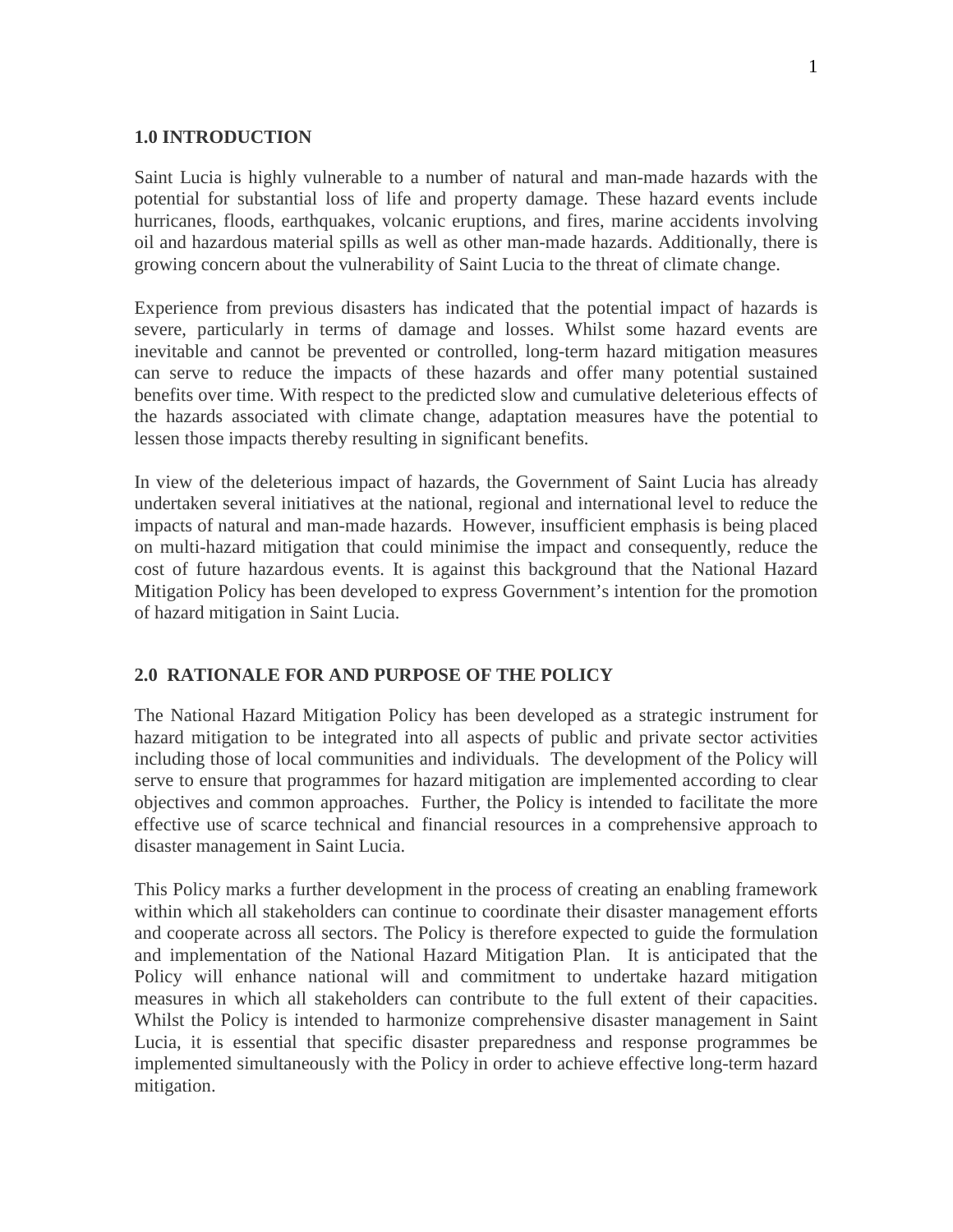## **3.0 BACKGROUND**

Hazard analysis and experience have confirmed that Saint Lucia is at risk from natural, technological (man-made) and "slow onset" hazards. Some of the natural disasters include hurricanes, flooding, landslides, seismic and volcanic activity. The man-made hazards relate to dam collapse, explosions, oil and hazardous material spills, mass casualty, civil unrest, fires and information and communication technology disruptions. Additionally, the island is at risk to "*slow on-set"* hazards that include droughts, plagues, and the predicted effects of global climate change.

# **3.1 Status of Hazard Vulnerability**

## *Natural Hazards*

Historically, hurricanes, storms and flooding have been the most likely hazards to affect Saint Lucia. Tropical Storm Debbie in 1994, resulted in losses over EC\$230 million<sup>4</sup>. The Tropical Wave of October 1996 also incurred an estimated EC\$12 million in damages to property and infrastructure particularly in Soufrière, Anse la Raye, Vieux Fort and Castries. Tropical Storm Lili-damage in 2002 was estimated at \$20 million. Flooding has been of major concern particularly in low-lying areas as well as coastal villages and has resulted in the displacement of people and the destruction of property in communities.

By virtue of its geographical location, Saint Lucia is also susceptible to earthquake (seismic) hazards. Many of the tremors have been insignificant; however, strong shocks of magnitude 7.5 have been recorded. Also, the Soufriere Volcano has demonstrated its ability to produce violent and destructive eruptions causing serious damage to life and property. Since the last major eruption was over 200 years ago, one of such magnitude is considered less likely in the near future; however, small and moderate eruptions are more likely to occur.

#### *Man-made Hazards*

The uncontrolled or untimely releases of water from the John Compton Dam due to weather conditions, natural and other causes, may lead to flash flooding in downstream areas and eventually destruction of property and loss of lives.

The Caribbean is one of the two regions in the world that face the greatest risk to its marine environment from major oil spills. Marine traffic, especially oil tankers and cruise vessels in transit through coastal waters in the Atlantic Ocean and Caribbean Sea present the risk of oil pollution from marine accidents. Such pollution can threaten recreational areas, sea birds, marine life, coastal installations and fisheries.

The history of Saint Lucia is replete with development marred by fires. These fires which may start by natural causes such as lightening or indiscriminate human actions often lead

 $\overline{a}$ 4 Source – Draft Hazard Mitigation Plan, Saint Lucia, 2003.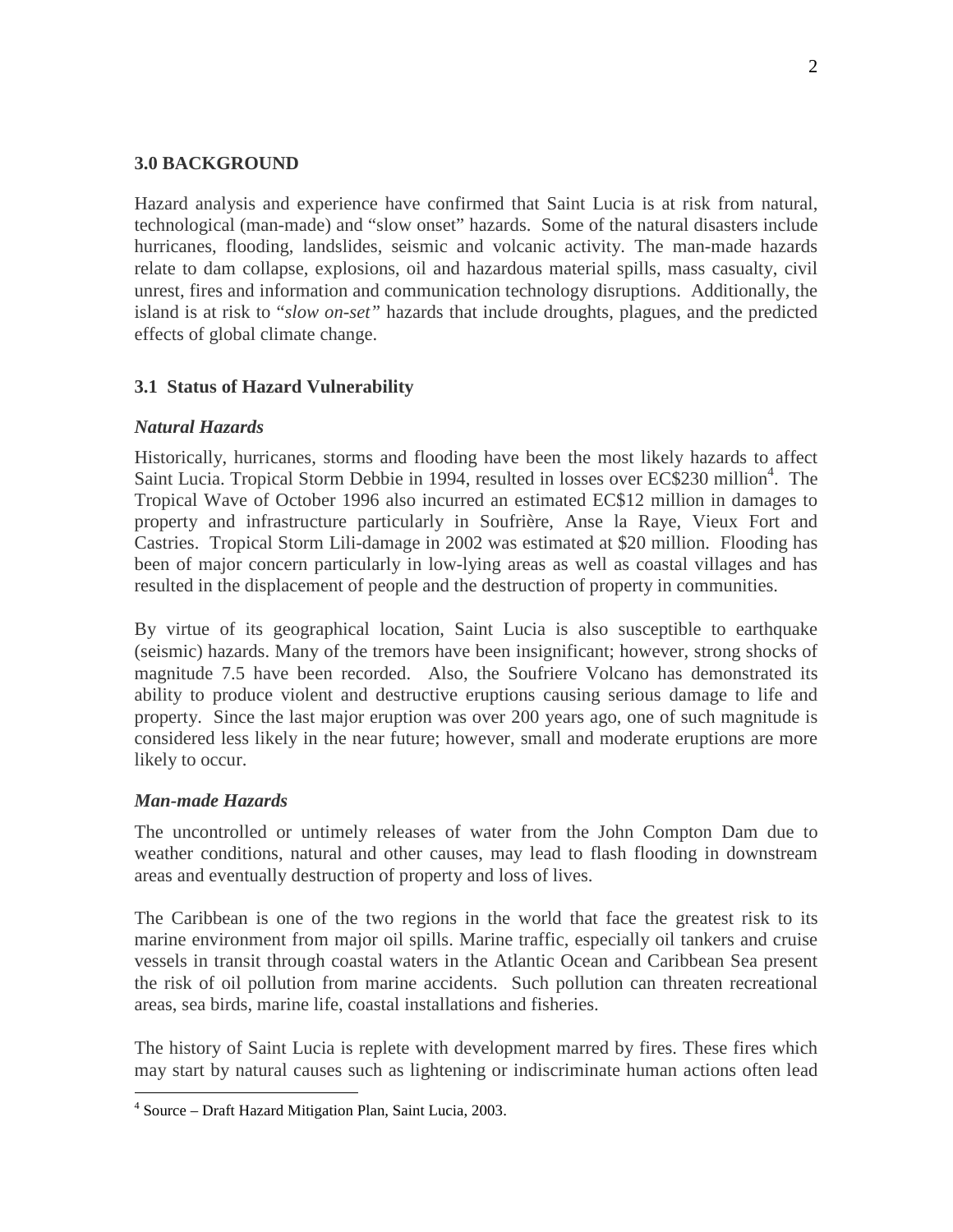to significant damage to bush or grasslands and forests that cover extensive areas. In addition, the environment is at risk from terrestrial activities, which include the transportation, storage and use of hydrocarbons and other hazardous materials and waste. Potential pollution sources include garages, service stations and industrial installations, many of which lack suitable facilities to prevent uncontrolled discharge into the environment.

#### *Slow-Onset Hazards*

There is general consensus that the world is entering a stage of significant global climate change. Some of the hazard related issues that are likely to emerge from global climate change are sea level rise, increased frequency and severity of large storms or hurricane events as well as droughts. Sea level rise is likely to have dramatic adverse impacts, the most apparent being shoreline erosion and flooding. This has serious implications for Saint Lucia as a large proportion of development, including many towns, villages, the capital city, Castries and associated infrastructure is located in coastal areas. Droughts have resulted in the immediate as well as cumulative deterioration in agricultural productivity and the gradual loss of biodiversity. Further, droughts have adversely affected the quantity and quality of water supplies available in local communities and other productive sectors of the economy.

#### **3.2 Overview of Enabling Policy Instruments**

There are a few existing policy instruments that provide an enabling environment for hazard mitigation. One of the main existing legislations which specifically support the Saint Lucia Hazard Mitigation Policy is the *Disaster Preparedness and Response Act # 13 of 2000* which relates to the legal, regulatory and administrative framework for the role of NEMO. The Act is based on the CDERA Model Disaster Management Legislation and gives emergency management responsibilities to NEMO, its director, members and subcommittees including the National Hazard Mitigation Council (NHMC) and the National Emergency Management Advisory Council (NEMAC). Other legislative support for hazard mitigation include the *Emergency Powers (Disaster) Act of 1995* of Saint Lucia and the Constitution (Order 1978) as well as the draft *Emergency Shelter Management Policy,*  which provides a basis for undertaking hazard mitigation actions within available resources. In particular, the recently approved Climate Change Policy and Adaptation Plan provide an enabling environment with regard to the predicted hazards associated with global climate change.

Additionally, there are a number of policy instruments that tend to support hazard mitigation. Among these are the Physical Planning and Development Control Act, the Saint Lucia Fire Services Act, the Public Health Act, and the Plant Protection Act. More recently, some policy instruments that have implications for hazard mitigation are currently being formulated. These include, the National Water Policy and Action Plan, the Green Paper on the National Land Use Policy and the National Environmental Management Policy and Strategy.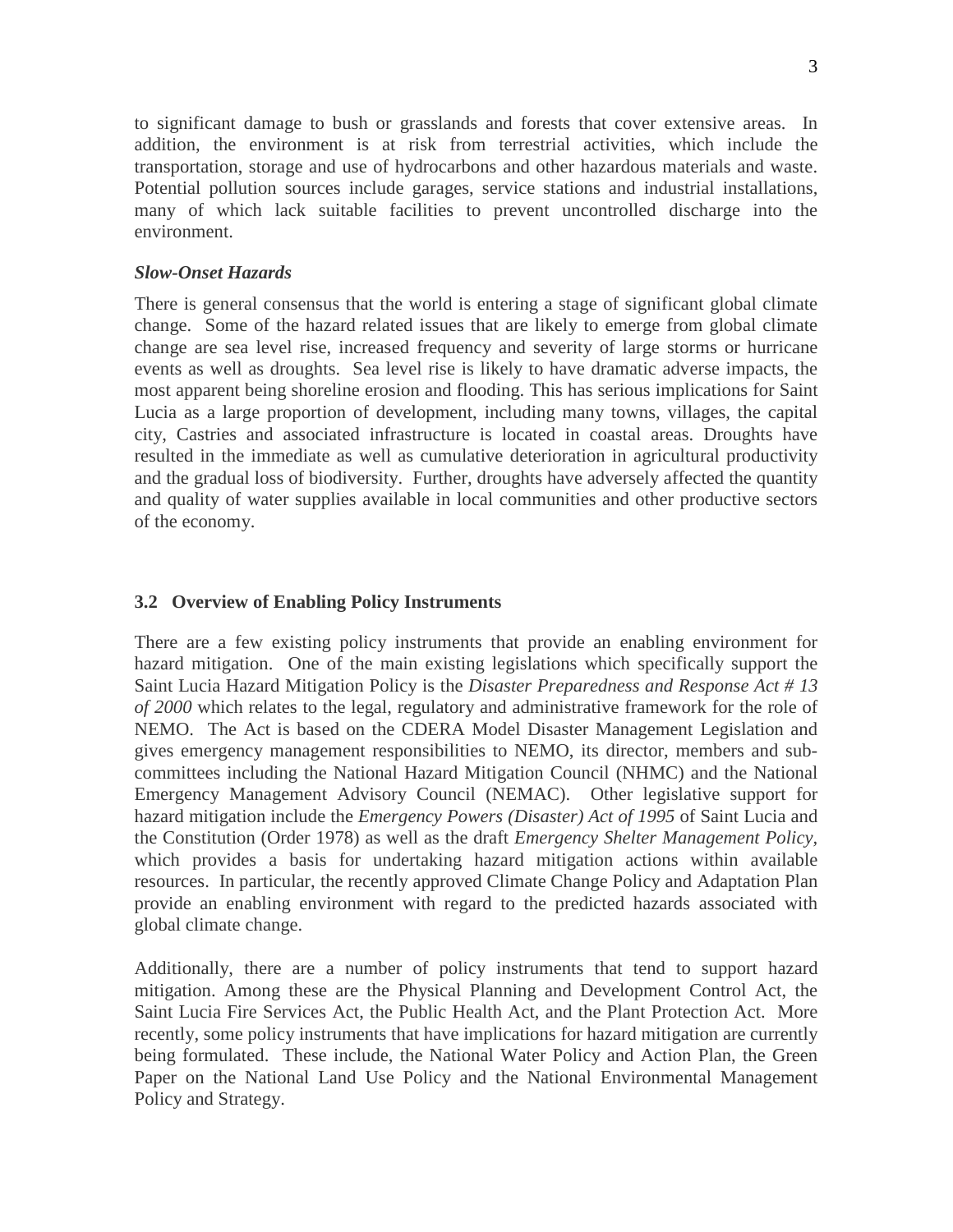It should also be noted that this hazard mitigation policy is likely to have implications for other existing legislation. Consequently, there will be need for harmonization of those existing legislation in order to facilitate effective hazard mitigation.

#### **3.3 Current Hazard Mitigation Efforts**

A number of initiatives have been taken by the Government in order to reduce the impact of damage due to hazards. These include inter alia:

- i. Development and revision of a number of disaster management plans by NEMO to reflect growing commitment to multi-sectoral hazard mitigation. These include among others, the draft National Hazard Mitigation Plan, National Hurricane Plan, the Oil Spill Plan, and the Business Contingency Plan.
- ii. A National Building Code has been developed to improve the construction quality of structures in order to minimise the impact of the main natural hazard events on the Island's infrastructure and properties. In that regard, the new Physical Planning and Development Act (No. 29 of 2001) will provide the supporting legislative framework under which the Building Code would be implemented.
- iii. Several natural hazard mitigation projects that have been/are being implemented, including:
	- The Improvement of the Drainage Systems in Castries and Anse La Raye; the construction of the Castries River Wall and the Vieux Fort East Drainage project and the Black Mallet Landslide Investigation and the Black Mallet/Carellie Relocation Projects funded by CDB.
	- The World Bank/OECS Emergency Recovery and Disaster Management Projects, including the Hewanorra Airport Flood Protection Works, Bridges and Rivers Training. Cul de Sac Prevention Works, Supplementary Reservoir for Victoria Hospital, Disaster Management Programme for schools and libraries, Study and Design of Coastal Protection for Dennery Village.
	- A series of Government special hazard mitigation initiatives undertaken within Government ministries post Tropical Storm Debbie (1994). With the advent of the Tropical Wave of 1996 these Ministries were again called upon to revisit those actions that were undertaken in 1994.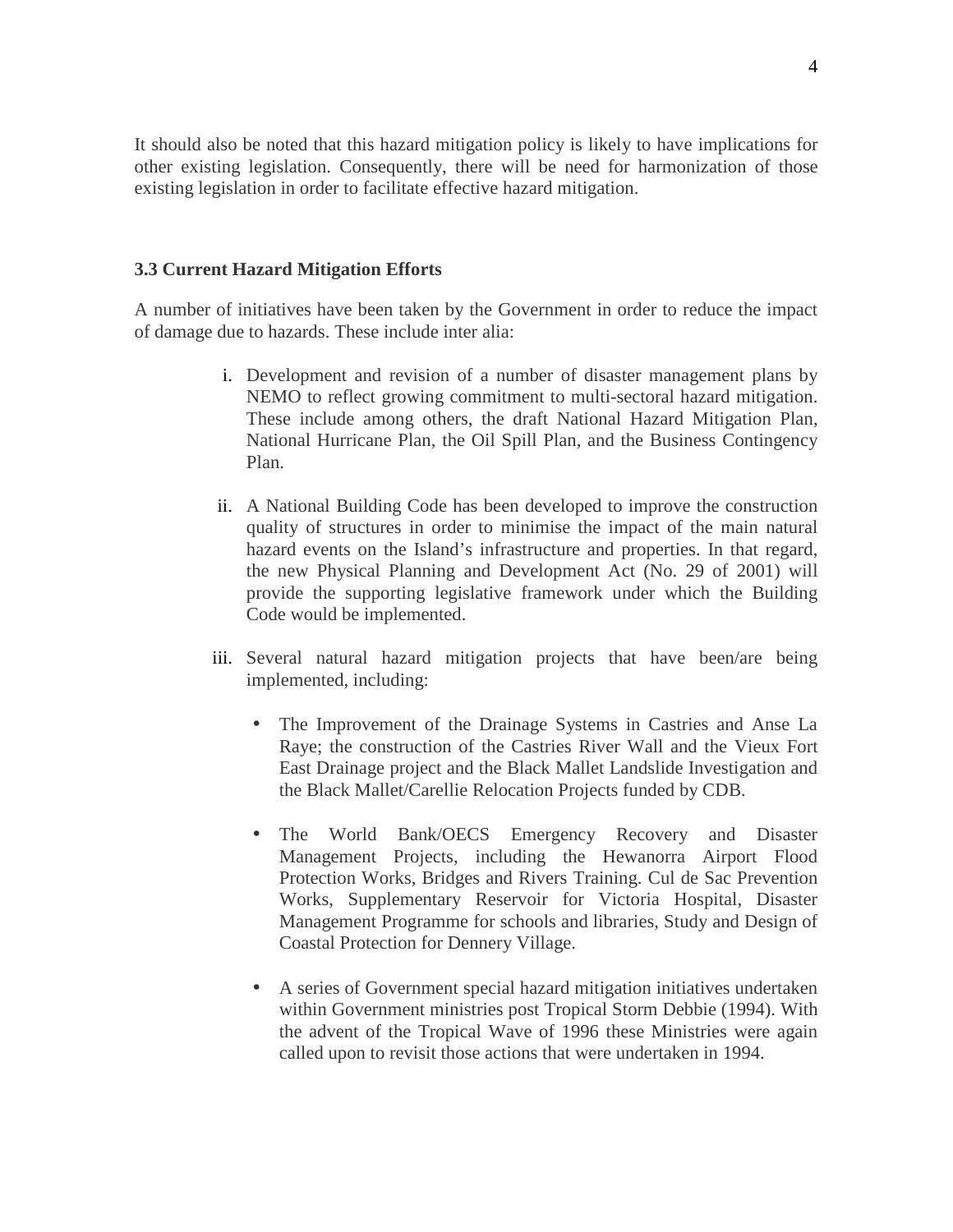Traditionally, most disaster management efforts have tended to focus on natural hazards and disasters, mainly utilising a post-disaster approach (disaster response, recovery and rehabilitation. However, it is evident that there is a need to place greater focus on longterm hazard mitigation that would address all types of hazards and embrace all relevant economic and social sectors inclusive of the public and private sectors. This comprehensive approach to hazard mitigation minimises human suffering, infrastructural damage and demand for large capital investment after the impacts of future natural and man-made hazards and disasters.

## **4.0 POLICY CONTEXT**

The current economic challenges of globalization and trade liberalisation demand that small islands states such as Saint Lucia develop their limited resource base whilst remaining cost competitive. In order to meet these challenges and achieve sustainable development, it is critical that social and physical infrastructural gains made in the past are maintained and that less scarce resources are diverted to recovery and rehabilitation following a hazardous event. Therefore, this hazard mitigation policy is based on the underlying belief that long-term hazard mitigation can significantly minimize the deleterious impacts of hazards on the social and economic fabric of Saint Lucia. This reduction in hazard vulnerability can result in savings in the recurrent cost of recovery and rehabilitation after a disaster, thus realizing overall benefits to the nation and lead to sustainable development.

In view of this broad policy context, existing initiatives at the national, regional and international level provide a supporting framework for hazard mitigation. At the national level, legislation to establish NEMO and the various disaster management plans has given significant impetus to Government's commitment to the principles of hazard mitigation. Additionally, at the local community level, the establishment of a number of committees by NEMO has served to encourage community participation in disaster management, thus initiating a hazard mitigation *mind-set* within the society

Through its active participation in regional initiatives, the Government of Saint Lucia has taken a number of additional steps in support of hazard mitigation. Some of these include inter-alia, support from the *Strategy and Results Framework for Comprehensive Disaster Management* in the Caribbean (2001) and the *CDERA Model Disaster Management Legislation* (1996). At the international level, the Government of Saint Lucia is also a signatory to a number of conventions including the *Basel Convention on the Trans-Boundary Movement of Hazardous Wastes and Their Disposal* (1993) as well as the United Nations' conventions *on Biological Disasters* (1993) and *Climate Change.*

# **5.0 CHALLENGES TO IMPLEMENTATION OF HAZARD MITIGATION**

The major challenge to be addressed in implementing hazard mitigation is the inculcation of a multi-hazard mitigation ethos within public and private sector organisations and more importantly, in local community groups and individuals. This challenge has far-reaching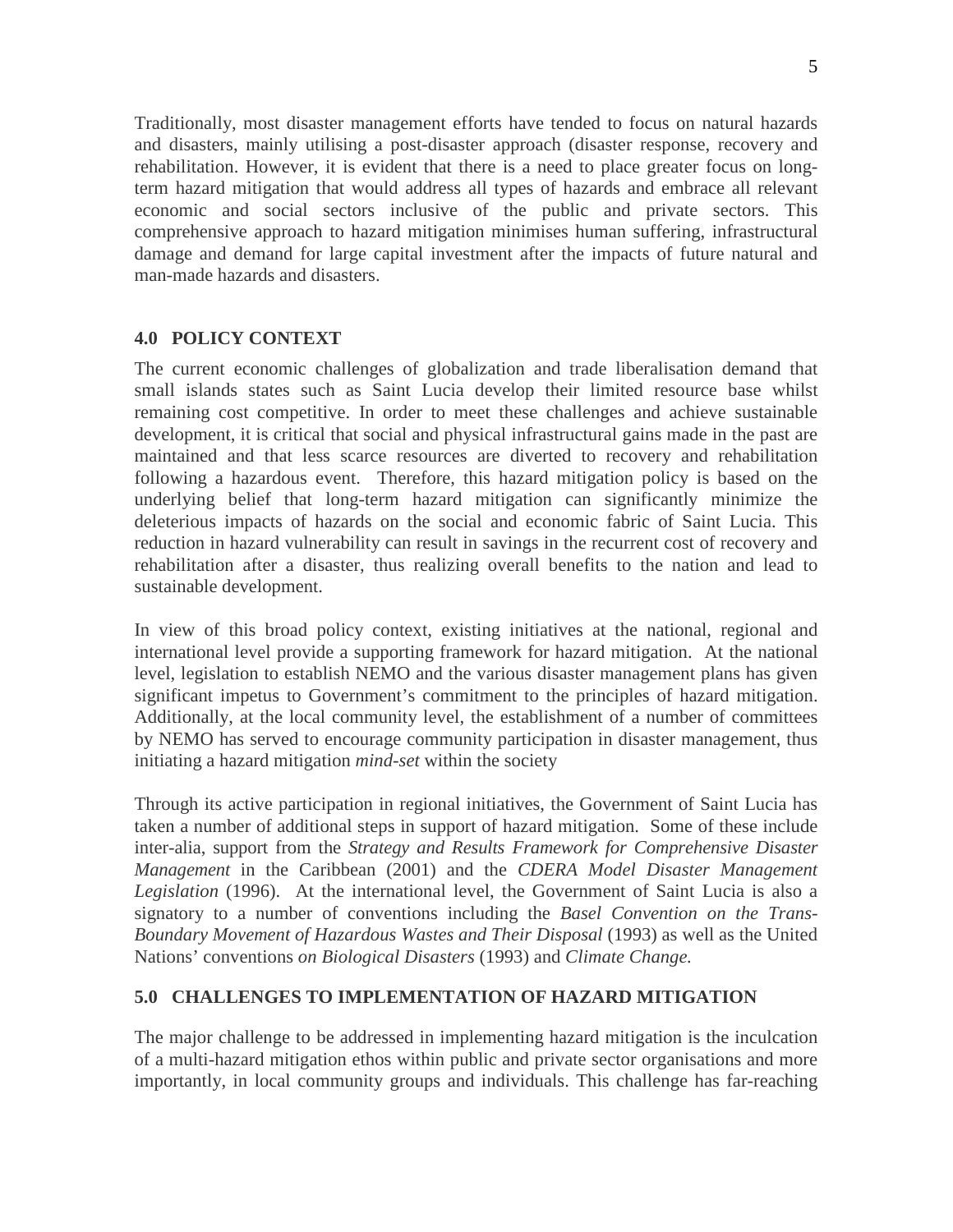implications for the technical, human and financial resources required to implement hazard mitigation measures. In particular:

- The administrative, institutional and legislative framework for hazard mitigation is limited and would require upgrading, particularly with respect to strengthening human capacity and enforcement mechanisms.
- Existing public education and outreach are insufficient to build desired relations behaviour and attitudes within community groups, private sector organisations and civil society who are key partners in the formulation and implementation of hazard mitigation measures.
- Funding for the implementation of hazard mitigation programmes is insufficient and would need to be given higher budgetary priority by the public and private sectors.
- • The information and communication system to support multi-sectoral decisionmaking in the implementation of hazard mitigation measures is inadequate and would therefore require upgrading.

#### **6.0 GUIDING PRINCIPLES**

The following guiding principles are considered fundamental in underpinning the Hazard Mitigation Policy:

- i. Hazard risk management integrated in development planning
- ii. Minimising risks to the environment
- iii. Fostering stakeholder participation, collaboration and integrity
- iv. Promotion of public awareness and capacity building
- v. Availability of hazard information and data
- vi. Hazard mitigation is an investment in sustainable development

# *(i) Hazard Risk Management Integrated In Development Planning*

Hazard mitigation is more effective when integrated into the economic, social and environmental aspects of development plans for all sectors of the economy. An integrated approach serves to promote coordination among all stakeholders groups involved in hazard mitigation and reduce any potential conflicts in policy development and implementation.

#### *(ii) Minimise Risks to the Environment*

Hazard mitigation presents several opportunities for preventing damage to the environment. It also serves to improve environmental management by lessening the impact of hazards on the environment. Further, hazard mitigation measures that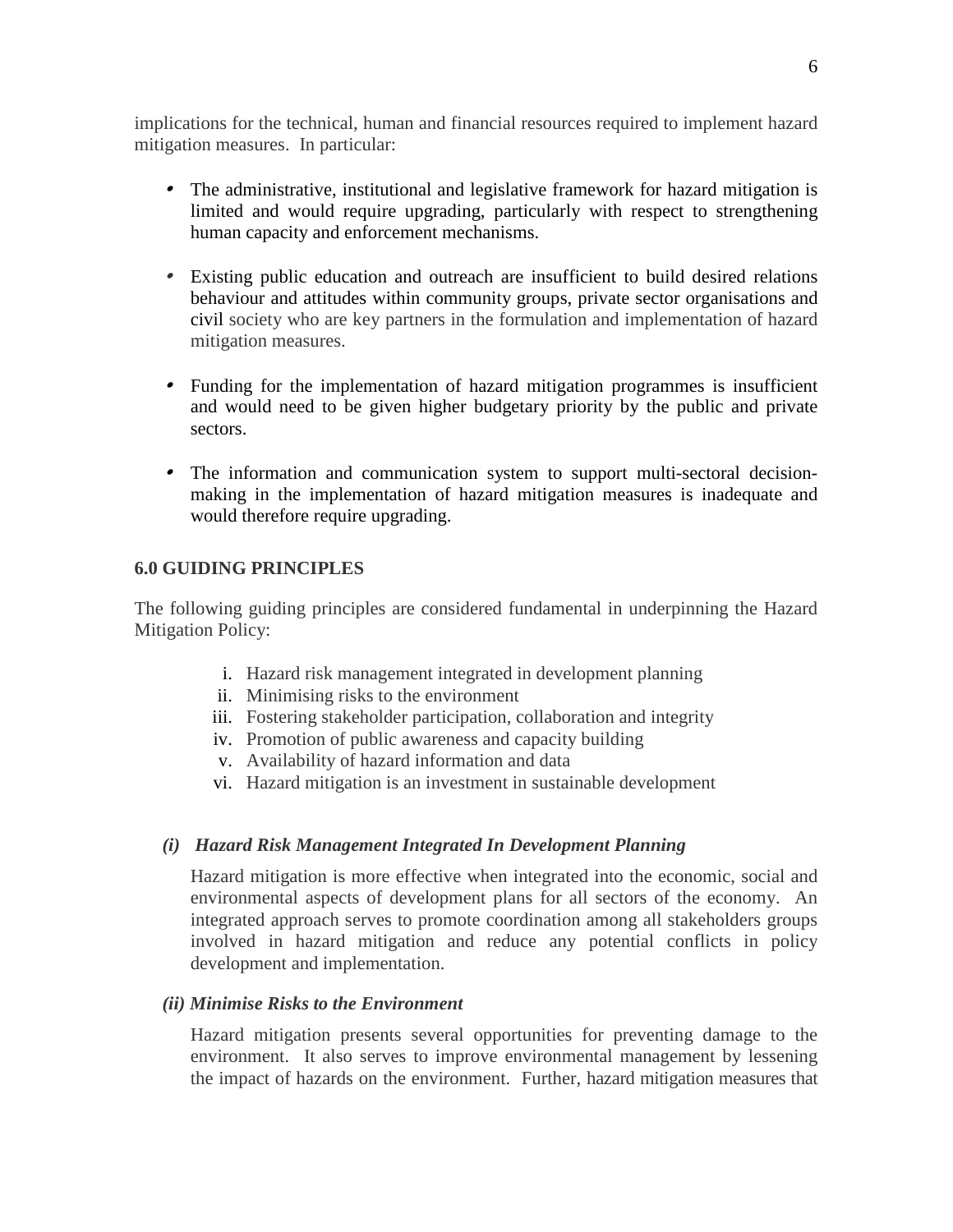minimise risks to the environment provide feasible long-term approaches to hazard risk reduction and have the potential to optimise future benefits to the nation.

#### *(iii) Maximum Stakeholder Participation and Collaboration*

In order to be successful, it is necessary that hazard mitigation involve the full participation of all stakeholders including individuals, local communities, public and private sectors, non-governmental organisations, and regional and international agencies. A multi-stakeholder approach should be based on mutual respect, commitment and integrity, which is essential from an early stage to gain genuine support and partnership in reducing vulnerabilities to hazards.

#### *(iv) Promotion of Public Awareness and Capacity Building*

Hazard mitigation is most effective when there is full public awareness and public support at all levels of the society. Strengthening public awareness and mobilising capacities serves as a mechanism for the support of implementation of hazard mitigation measures within a comprehensive disaster management framework.

#### *(v) Availability of Hazard Information And Data To Hazard Mitigation*

The development, dissemination and appropriate use of information as well as data on all aspects of hazards are essential to successful hazard mitigation. The availability of information and data enhances the ability to identify hazards and to assess hazard vulnerability as well as prioritising and implementing long-term hazard mitigation measures by all stakeholders.

#### *(vi) Hazard Mitigation Is an Investment in Sustainable Development*

Hazard mitigation is consistent with sustainable development. Current investments in proactive measures to limit the impact of hazards, result in permanent reduction in disaster losses and consequently, to a decline in the recurrent cost of recovery as well as faster disaster recovery time. The reduction in the demand for recurrent post-disaster investments leads to the long-term social, economic, financial and environmental development as well as recurring benefits to future generations.

#### **7.0 POLICY STATEMENT**

Saint Lucia is vulnerable to a wide range of hazard events that could lead to severe social, economic and environmental damage to our nation. Sustained hazard mitigation can significantly reduce vulnerability to these hazard events. Therefore in striving to become resilient, hazard mitigation measures that incorporate the broad principles of sustainable development will be pursued.

#### **7.1 Vision Statement**

A nation highly **resilient** to hazard impacts and adaptable to hazard risks.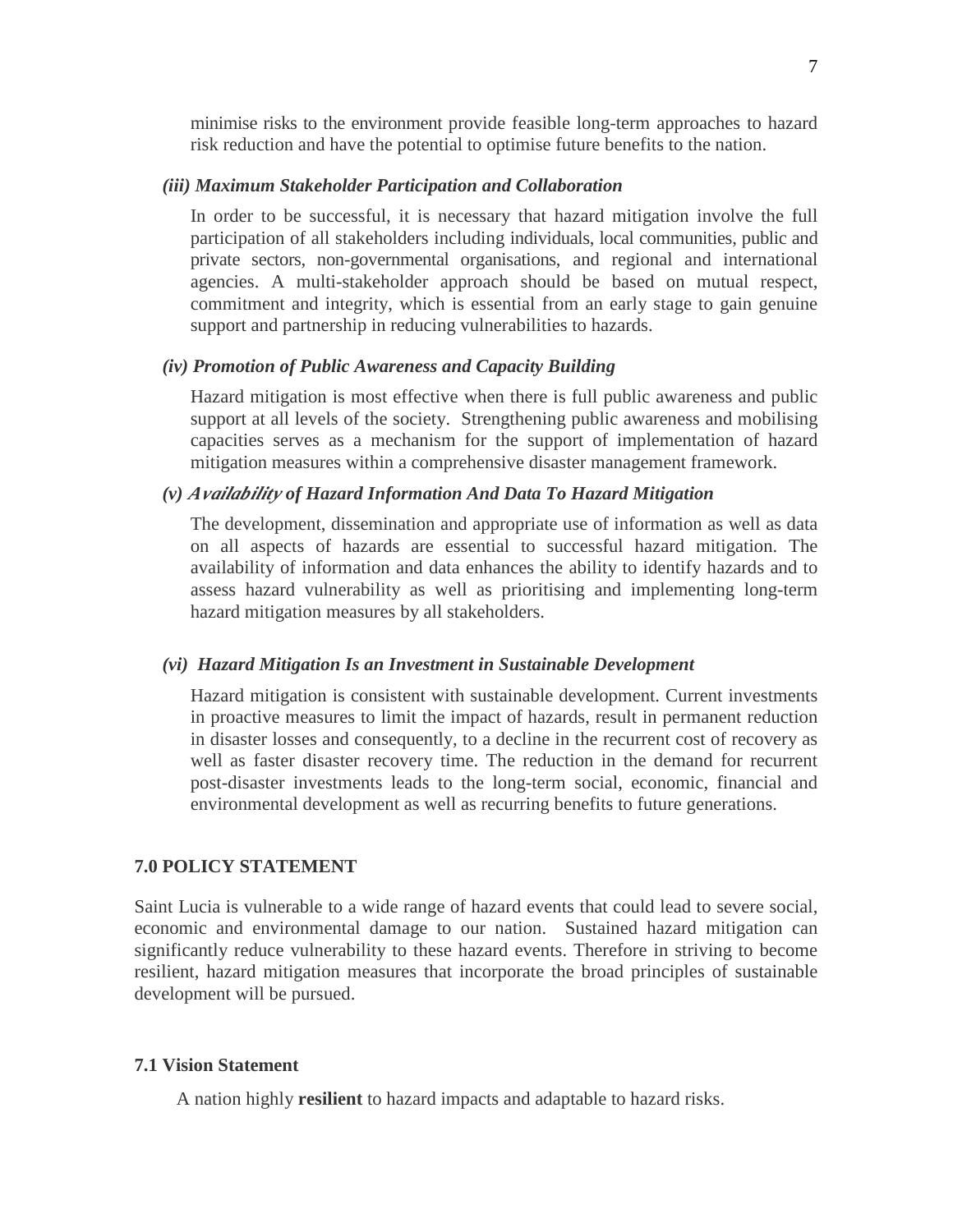#### **7.2 Policy Goals**

In order to achieve the vision, the goals of the national Hazard Mitigation Policy are to:

- i. Develop social, economic, and environmentally sustainable measures that minimise the risks of hazards.
- ii. Incorporate hazard risk reduction in everyday activities at every level of society.

## **7.3 Policy Objectives**

The objectives of the Hazard Mitigation Policy are:

- i. To encourage the incorporation of hazard mitigation measures in all public and private sector development planning initiatives and programme budgets.
- ii. To foster a collaborative approach to hazard risk reduction among all stakeholder groups.
- iii. To empower local community groups, institutions and individuals to undertake hazard mitigation measures.
- iv. To increase the awareness of hazard mitigation at every level of society and encourage their involvement in hazard risk reduction.
- v. To develop an effective and comprehensive legislative and institutional framework that supports hazard mitigation.

#### **8.0 IMPLEMENTATION OF THE POLICY**

The policy is centered on the belief that a culture of multi-hazard mitigation is critical to achieving sustainable development particularly in a Small Island Developing State. Therefore, a long-term strategic approach will be used in implementing the Policy.

#### **8.1 Strategy**

The broad strategy to implement the Policy is the integration of hazard mitigation measures in all aspects of development planning and implementation of public and private sector programmes and projects. This strategic approach will require the full participation of public and private sector organisations as well as the collaborative involvement of local community groups and individuals in hazard mitigation measures. The National Hazard Mitigation Plan will be the vehicle for implementation of the strategy.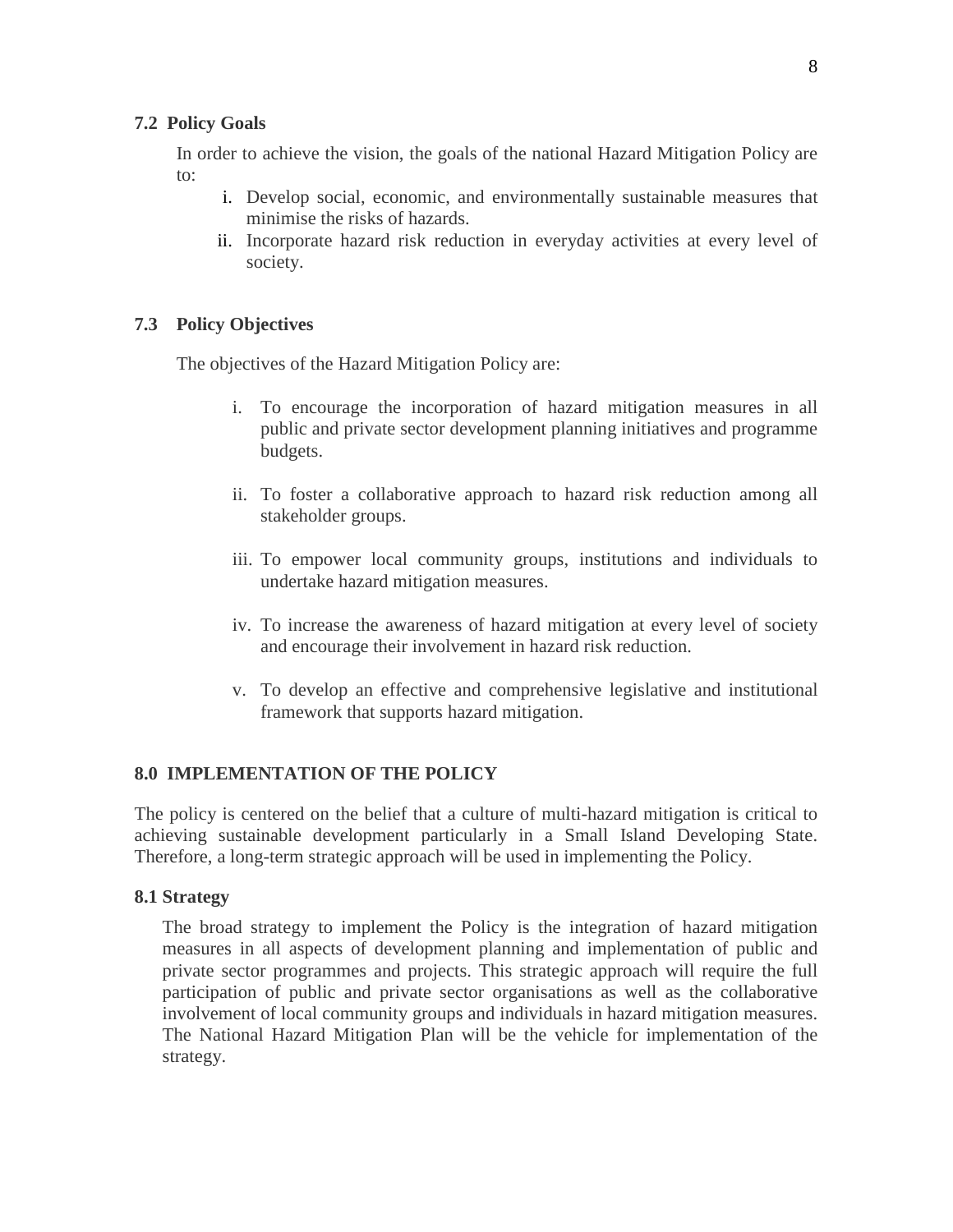#### **8.2 Priority Areas For Action**

Priority attention will be given to seven broad areas for action. These priority areas will provide the platform for the development of strategic interventions necessary to implement the Policy. The priority areas are:

- i. Incorporation of hazard mitigation measures in all public and private development planning initiatives and programme budgets.
- ii. Development, implementation and enforcement of an effective and comprehensive legislative and regulatory framework that supports hazard mitigation.
- iii. Increased public awareness and outreach at every level of society and encourage their involvement in hazard risk reduction.
- iv. Promotion of a collaborative approach to hazard risk reduction among all stakeholder groups.
- v. Empowerment of local community groups and institutions to undertake hazard mitigation measures.
- vi. Development of an effective information system to support multi-sectoral decision-making in the implementation of hazard mitigation measures.
- vii. Determination of the human, technical and financial resources required for implementation of hazard mitigation

#### **8.3 Strategic Interventions**

A number of specific interventions have been identified to achieve the objectives of the Policy. These include:

# *8.3.1 Incorporation of hazard mitigation measures in all corporate and development planning initiatives and programme budgets.*

- i. Incorporate hazard risk reduction into sectoral policies and plans.
- ii. Provide incentives for the use of hazard mitigation practices.
- iii. Develop and implement strategic land use planning.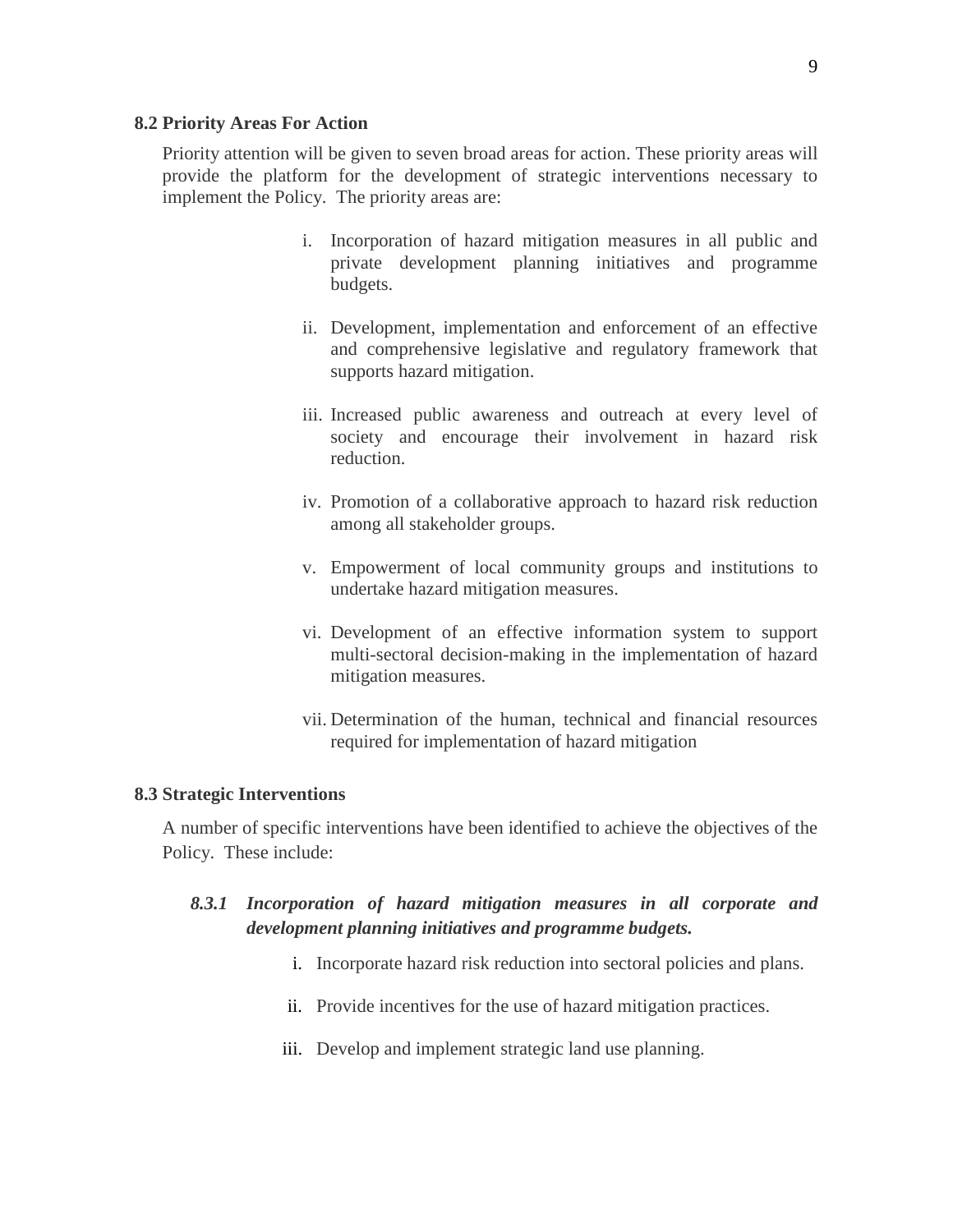iv. Promote the conduct and use of hazard impact assessments in development plans.

## *8.3.2 Development, implementation and enforcement of an effective and comprehensive legislative and regulatory framework that supports hazard mitigation*.

- i. Review, update and coordinate all existing legislation that has implications for hazard risk management to allow for more effective administration.
- ii. Develop regulations and standards to implement legislation.
- iii. Ensure the incorporation of legislative initiatives that would enhance the responsibilities and participation of the private sector in hazard mitigation measures.
- iv. Strengthen institutional capacity to implement laws, regulations and standards.
- v. Enforcement and periodic revision of legislation and regulations that relate to hazard mitigation.
- vi. Establish an effective monitoring system to ensure that all development initiatives are consistent with the relevant regulatory framework

# *8.3.3 Increase public awareness and outreach at every level of society and encourage their involvement in hazard risk reduction*

- i. Develop and undertake training programmes aimed at sensitising specific community groups and institutions in hazard mitigation.
- ii. Develop and implement a public awareness programme to sensitise all stakeholders with respect to their roles and responsibilities in hazard risk management.
- iii. Strengthen the financial capacity of local communities and agencies to implement hazard mitigation measures.
- iv. Develop a mechanism and action plan to facilitate participation by community group and individuals.
- v. Regular monitoring and evaluation of the effectiveness of public awareness programmes.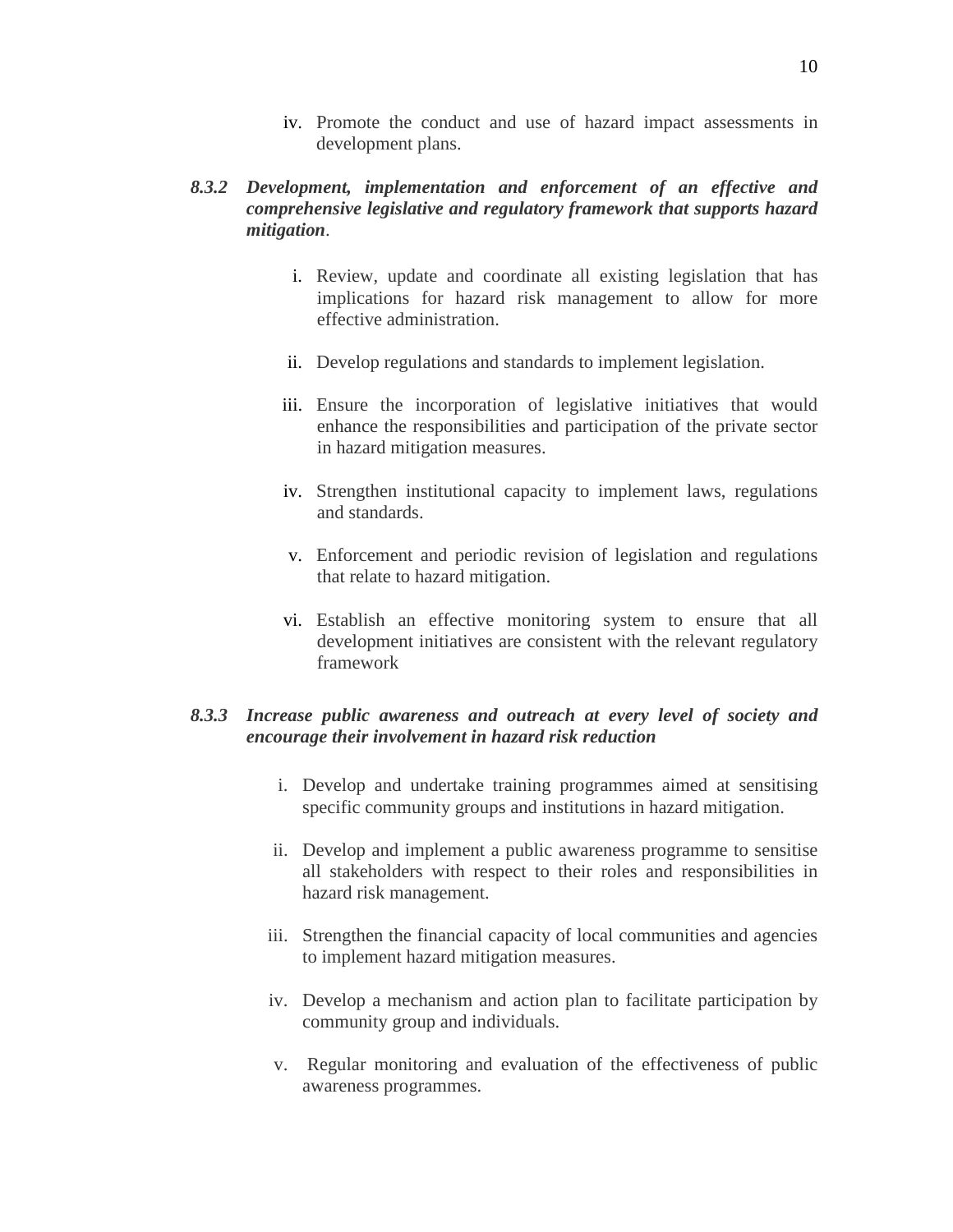- i. Design an integrated approach to hazard mitigation involving all stakeholder groups.
- ii. Identify key stakeholder groups and their roles in hazard mitigation.
- iii. Assess the capacity of each stakeholder group to undertake hazard mitigation measures.
- iv. Mobilize all stakeholder groups to undertake hazard mitigation measures.
- v. Regular monitoring and evaluation of the collaborative approach of all stakeholder groups.

## *8.3.5 Empower local community groups and organisations to undertake hazard mitigation measures.*

- i. Develop specific programmes, projects and activities in hazard mitigation for implementation by community groups and organisations.
- ii. Design and conduct appropriate hazard mitigation training programmes for all levels to improve the technical capabilities and attitudes in hazard risk management.
- iii. Include a line item in Government programme budgets for annual hazard mitigation projects to be implemented under the direct management of community groups.
- iv. Develop programmes for recognising the participation as well as contribution of individuals, community groups and organisations in implementing hazard mitigation measures.

# *8.3.6 Development of an effective information system to support multi-sectoral decision-making in the implementation of hazard mitigation measures.*

- i. Prepare a comprehensive inventory of existing hazard information.
- ii. Identify baseline data for hazard risk assessment and hazard mitigation.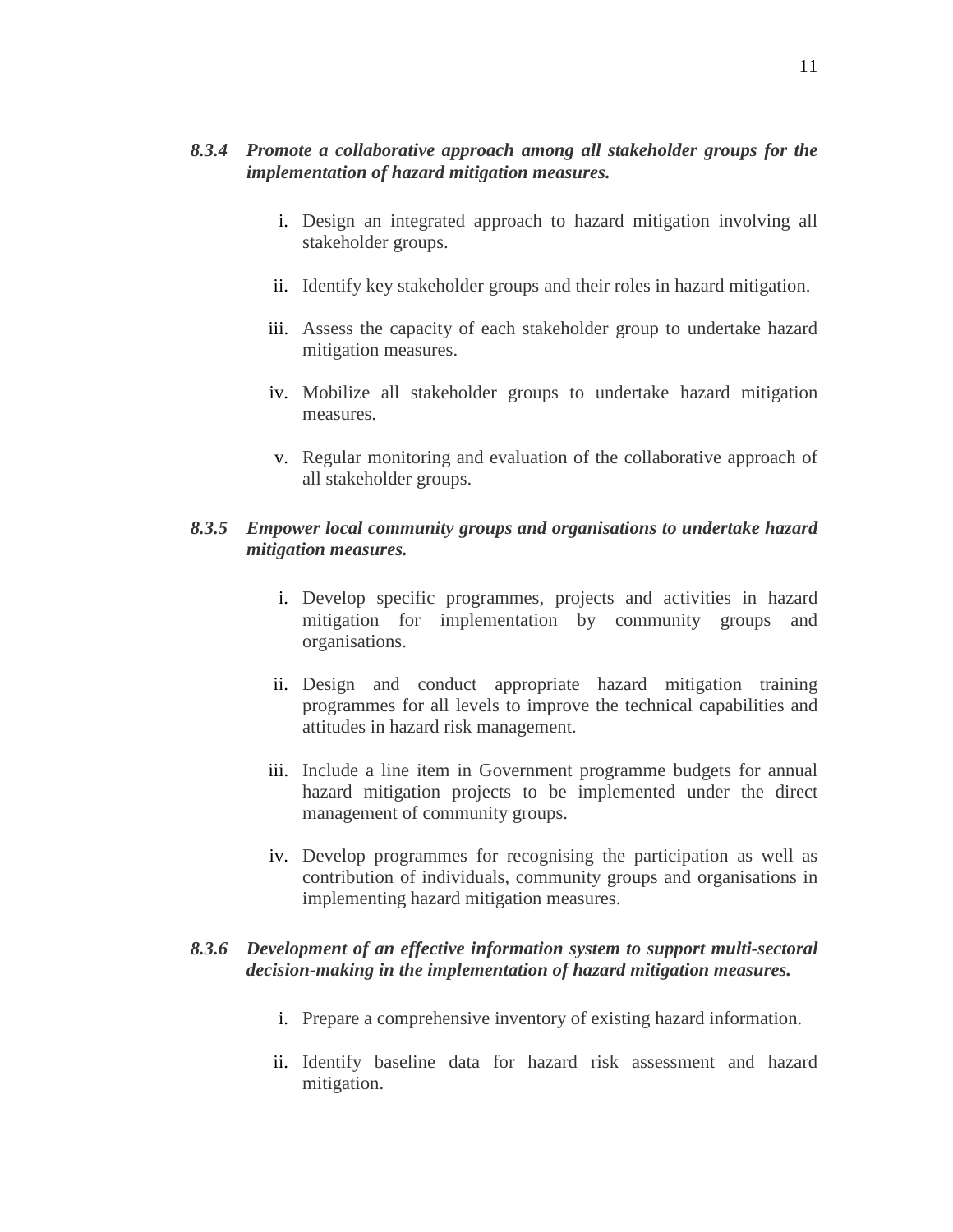- iii. Conduct hazard risk assessment and maintain hazard mitigation data and information.
- iv. Develop and maintain information and data on the human resource capacities of various stakeholders including community groups and individuals.
- v. Develop an effective system to disseminate information and data to all stakeholders to facilitate the identification, prioritisation and implementation of hazard mitigation measures.
- vi. Regular Monitoring and evaluation of the information system.

# *8.3.7 Determination of the human, technical and financial resources required for implementation of hazard mitigation*

- i. Undertake human, technical and financial needs assessment for implementation of the Policy.
- ii. Prepare a responsibility matrix and timeframe for implementing Policy.
- iii. Review and update the Hazard Mitigation Plan in collaboration with all stakeholders.
- iv. Establish mechanisms for monitoring and evaluation of the Policy implementation process.

# **8.4 INTEGRATION OF A HAZARD RISK MANAGEMENT POLICY**

# **8.4.1. THE RATIONALE FOR AN INTEGRATED HAZARD RISK MANAGEMENT POLICY**

Saint Lucia's open, fragile and dependent economy combined with its: (a) geographic location within the hurricane belt; (b) small size and limited land space; (c) location of major settlements and infrastructure in low-lying coastal areas prone to flooding and storm damage; (d) its location within a tectonically-active area, allowing for the possibility of significant earthquakes and; (e) limited human and financial resources; make it highly vulnerable to the impacts of Climate Change and other natural hazards.

Climate Change is a major environmental phenomenon with serious ramifications for the country and all nations of the world. Scientific evidence that the global climate is changing is now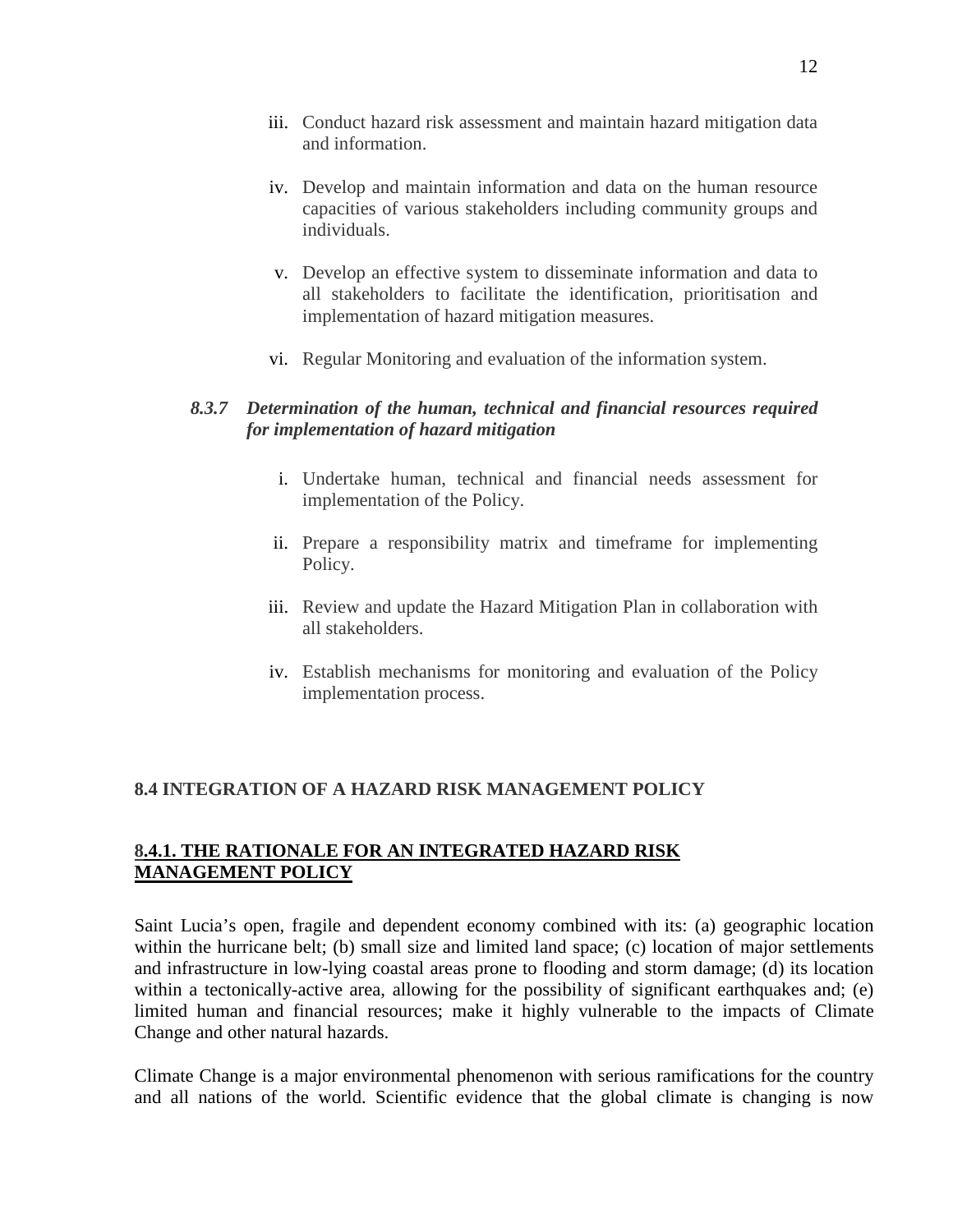unchallengeable. The projections of the Intergovernmental Panel on Climate Change (IPCC) are that by the year 2100, global average temperatures will rise by between 1.4 and 5.8 degrees centigrade. Changes of this magnitude are expected to produce dramatic impacts on various parts of the global climate system, with substantial regional variations. Under IPCC scenarios, global seal level is expected to increase by between 0.09 and 0.88 metres by the year 2100. It is anticipated that warmer seas will provide additional energy for storm formation resulting in extreme weather events. Within the Caribbean, there is widespread concern that such extreme events have already begun, with an unprecedented number of hurricanes of Category-5 strength having been experienced between 1995 and 2004.

While Saint Lucia and other Small Island Developing States contribute only a minute amount of total global greenhouse gas emissions, they bear an overwhelmingly disproportionate level of risk to the impacts of Climate Change due to their inherent vulnerability. Scientific research has indicated that

Climate change-related impacts are likely to include:

- Changes in the frequency, intensity and duration of extreme events including hotter days, heat waves and heavy precipitation events;
- Sea level rise (SLR) leading to land and infrastructure losses, beach erosion, storm surge, floods and inundation of low-lying areas;
- Loss of marine and terrestrial biodiversity as a result of changes of temperature and rainfall;
- The depletion of water supplies;
- Reduced agricultural productivity;
- An increase in the occurrence of pests and vectors, contagious diseases and stressrelated diseases;
- increased coastal erosion and infrastructure damage as a result of the increased intensity of cyclonic events and storm surges.

# **8.4.2. Policy Directives**

# **8.4.2.1.** *Human Development*

# **i. Settlements and Infrastructure**

Government and the Social Partners accept that notwithstanding the significant investments made over the years in the development of human settlements around the island, many informal settlements and slums can still be found especially in the inner areas of the cities and townships and in some rural areas. The poor quality of construction of many homes in these settlements and their location in high risk areas, on steep slopes, along flood plains and river banks, leave households highly susceptible to disaster risk.

It is recognised that Climate Change is likely to increase the frequency and severity of weather events and worsen the living conditions especially in informal settlements. Significant damage to social and economic infrastructure is also predicted.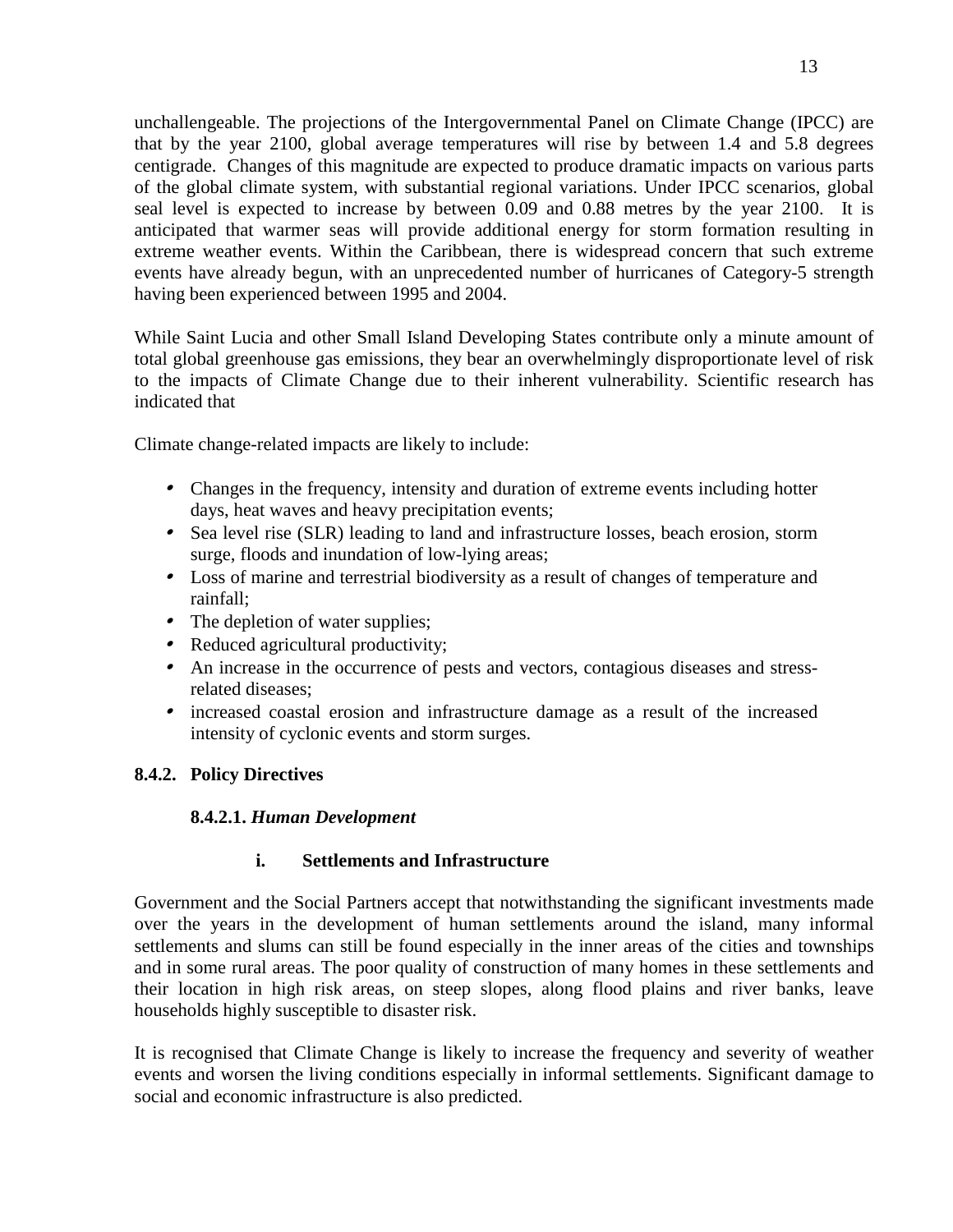In order to address such impacts and to promote the implementation of appropriate hazard mitigation and adaptation measures, the Government of Saint Lucia, in collaboration with other relevant entities, will:

- (a) develop adequate capacity for research into and analysis of the relevant climate processes which may affect human settlements;
- (b) Undertake a comprehensive assessment of human settlements and related infrastructure at risk from the effects of climate and other natural hazards and use the results to ameliorate existing vulnerability and reduce natural hazards that have accumulated through past development pathways;
- (c) Encourage the incorporation of disaster risk reduction measures in all corporate and development planning initiatives and programme budgets;
- (d) Collect basic data at national and sub-national levels on disaster risk and the development of planning tools to track the relationship between development policy and disaster risk;
- (e) Factor risk into disaster recovery and reconstruction programmes;
- (f) Implement fiscal measures to promote the use of climate risk reduction technologies and practices;
- (g) develop a comprehensive national land use and management plan, which *inter alia*, incorporates climate and other natural hazard concerns and which identifies suitable locations for future settlements;
- (h) develop and implement a plan for the relocation of settlement utilities and infrastructure at risk;
- (i) Promote the development and enforcement of a building code that addresses all natural hazards;
- (j) Ensure that national infrastructure standards are adequate to withstand the impacts of climate and other natural hazards;
- (k) Integrate climate and other natural hazard considerations in the physical planning process including the implementation of environmental impact assessment requirements;
- (l) Empower local community groups and organisations to:
	- Design and conduct appropriate hazard risk reduction training programmes to improve the technical capabilities and attitudes in climate risk management;
	- Include a line item in Government annual programme budgets for hazard risk reduction projects to be implemented under the direct management of community groups;
	- Develop programmes to recognize the contribution of community groups and organisations in implementing hazard risk reduction measures;
- (m) Foster increased public awareness of Climate Change and other natural hazards and their effects of human settlements;
- (n) Develop and implement a public awareness programme to sensitize all stakeholders with respect to their roles and responsibilities in hazard risk management;
- (o) Strengthen the financial capacity of local communities and agencies to implement hazard risk reduction measures;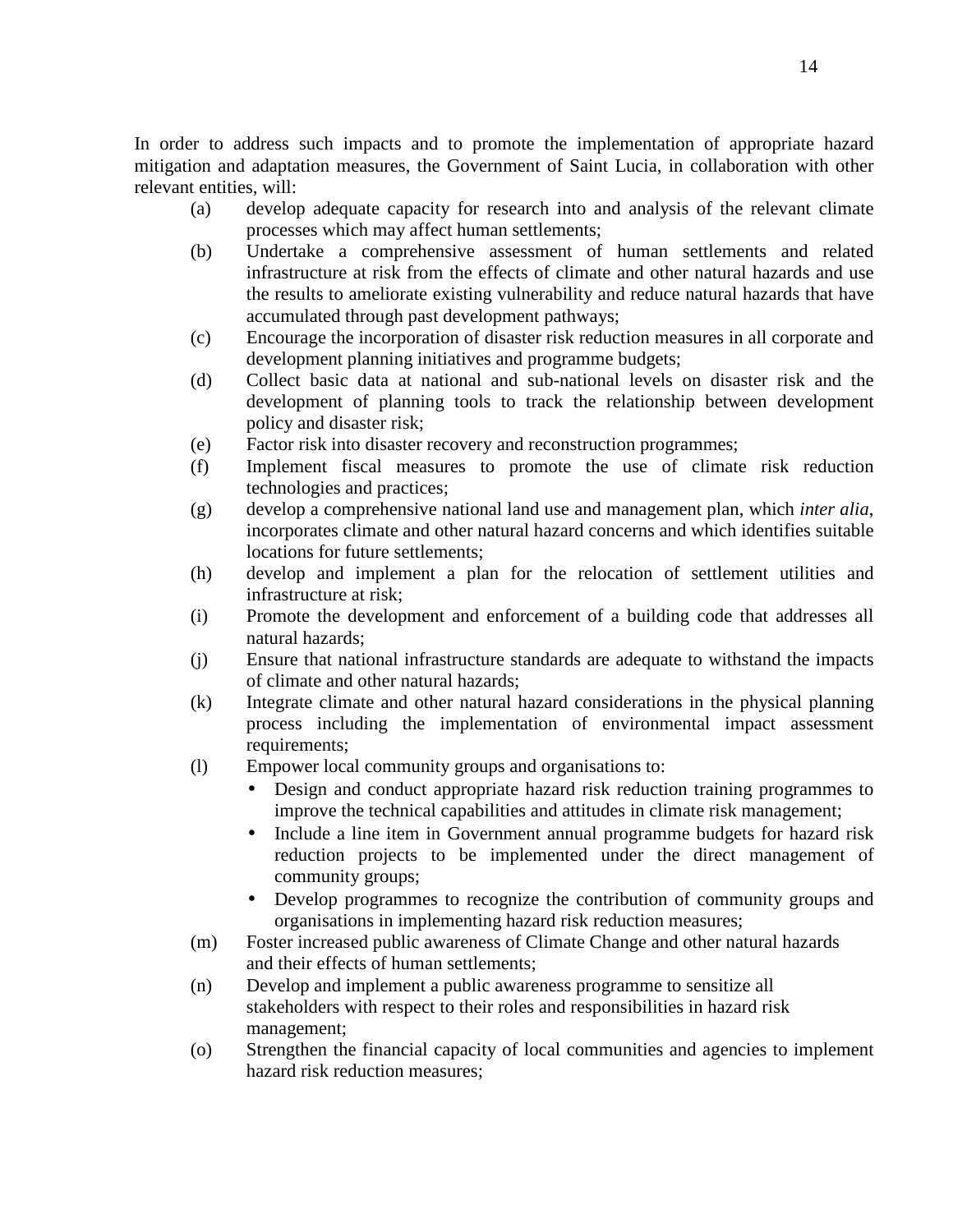- (p) Maintain a regular information management system on hazard risk reduction measures and human resource capacities of the various community groups and institutions;
- (q) Develop an Action Plan to facilitate the participation of community groups in regular monitoring and evaluation of the effectiveness of hazard risk awareness programmes;
- (r) Foster a collaborative approach among all stakeholder groups for the implementation of natural hazard risk reduction measures;
- (s) Mobilize all stakeholder groups to undertake hazard risk reduction measures;
- (t) Encourage the financial sector to develop mechanisms to assist human settlements affected by Climate Change and other natural hazards;
- (u) Adopt physical planning standards and tools that facilitate adaptation and adoption as well as retreat and relocation of human settlements from vulnerable areas;
- (v) Strengthen early warning systems;
- (w) Ensure the availability of purpose-built emergency shelters and trained shelter managers in each community.

# **ii Human Health**

Recognising that a healthy population is fundamental to sustainable development; and in an effort to promote appropriate and adequate adaptation to the health implications of Climate Change and other climate hazards, the Government of Saint Lucia, in collaboration with other relevant entities will accelerate the adoption and implementation of relevant provisions of the draft Integrated Vector Control Management (IVCM) Policy. In particular, the Partners will:

- (a) conduct the necessary research and information gathering in order to guide and strengthen decision-making;
- (b) ensure that appropriate short, medium and long-term measures to address Climate Change and other climate hazard issues are incorporated into national health and disaster management plans;
- (c) Sensitise and educate health and disaster management personnel and the public about climate hazard-related health matters;
- (d) Ensure that adequate stocks of medicines and medications are available year-round to treat health disorders related to climate change and other hazards.

#### **8.4.2.2. Economic Sector Policy Directives**

#### **i. Agriculture**

It is recognised that climate sensitive, primary, resource industries such as agriculture, forestry and fisheries are highly vulnerable to the impacts of Climate-change associated hazards, such as floods, droughts, the salinization of water supplies and soil and the proliferation of agricultural pests.

In order to address such impacts and to promote the implementation of appropriate climate- hazard, risk reduction measures, Government will strengthen the analysis and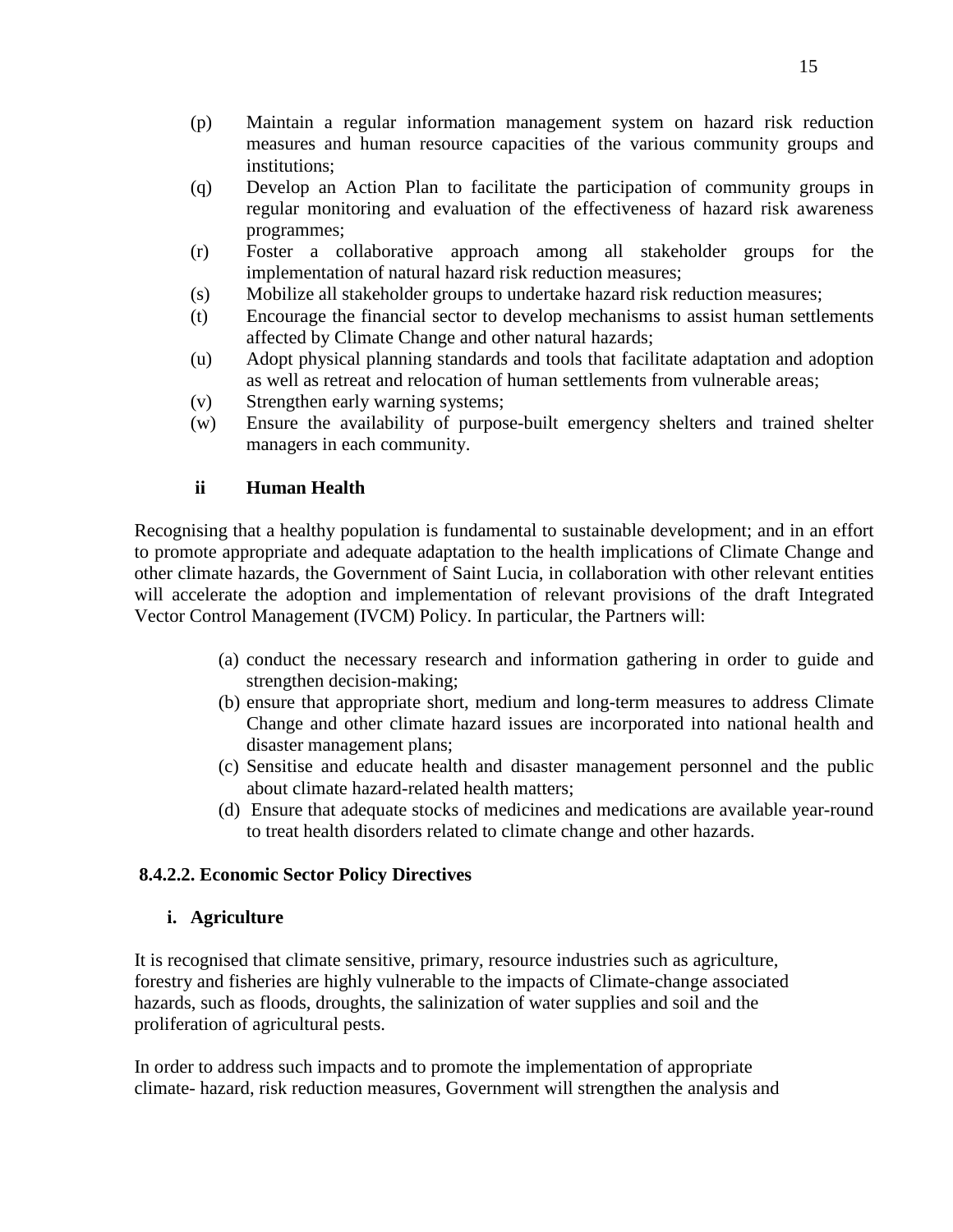planning capacity of the Ministry of Agriculture, Fisheries and Forestry, the National Land Conservation Board, the Fisheries Department and other relevant agencies.

In particular the relevant agencies will be mandated to:

- (a) identify drought-resistant crop varieties that yield more mass per unit of water consumed;
- (b) promote better soil management, fertilization and pest and weed control;
- (c) improve irrigation management through better timing of water supplies to help reduce stress at critical crop growth periods;
- (d) use more deficit, supplemental and precision irrigation systems;
- (e) encourage improved farming practices that reduce land degradation;
- (f) develop a hazard risk reduction strategy for the agricultural sector to address impacts over the short, medium and long term;
- (g) Incorporate the hazard risk reduction strategy for the agricultural sector into the national physical and spatial planning process;
- (h) include hazard risk reduction policies into the national policy formulation process.
- (i) Formulate and implement any other such strategies and measures which may contribute to food security and the sustainability of forest resources;
- (j) Ensure the inclusion of climate-hazard considerations during the implementation of strategies and plans including the National Biodiversity Strategy and Action Plan (NBSAP), the Action Plan for the Desertification Convention and the National Land Policy.
- ii. Tourism

Government and the Social Partners know that the tourism industry tends to suffer heavily from the direct and indirect effect of natural disasters, mainly by virtue of the location of tourism assets in vulnerable zones and the intrinsic vulnerability of airlines and cruise lines to wind and wave damage, erosion and sea level rise. In addition, the industry has suffered:

- the loss of economic returns due to the possible changes in, or destruction of coral reefs, beaches, natural forests and other natural resources and attractions;
- Reduced visitor arrivals as a result of a higher frequency of extreme weather events such as hurricanes, as well as reduced inducement for travel as a result of higher temperatures in traditional tourism centres;

In an effort to ensure appropriate approaches to natural hazard risk reduction in the tourism sector, Government, in collaboration with other relevant entities, will:

- (a) Conduct the necessary research and information gathering to support decisionmaking;
- (b) Ensure that appropriate physical planning guideline such as coastal setbacks are enforced for new tourism developments;
- (c) Work with stakeholders in the tourism sector to develop a strategic development plan which incorporates climate hazard considerations and appropriate measures such as water conservation programmes as well as general sustainability concerns;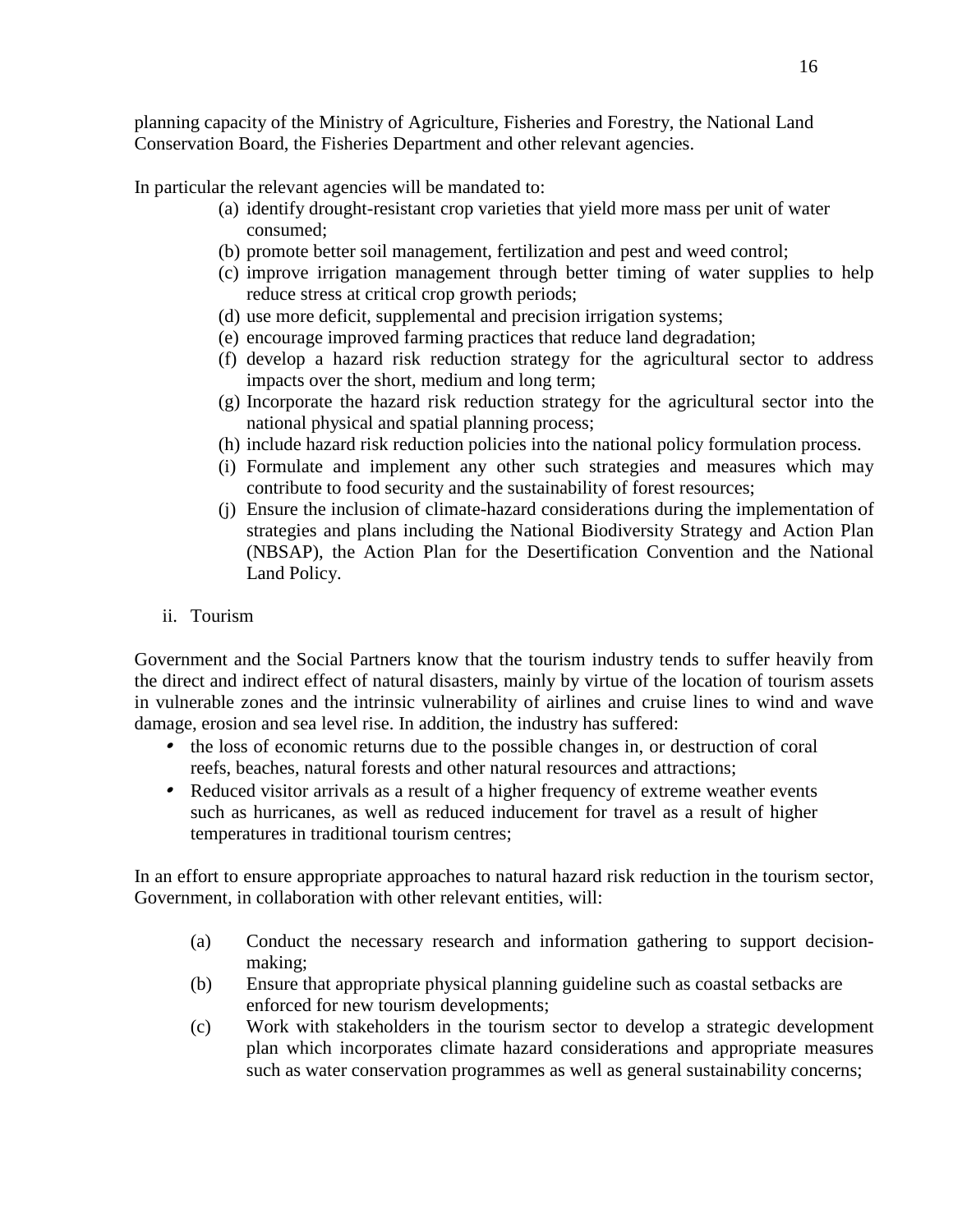- (d) prepare robust but adaptable disaster management plans that prepare for worse case scenarios;
- (e) establish clear restoration policies and plans with the full involvement of all key stakeholders and test these instruments;
- (f) retro-fit infrastructure based on an assessment of future risks;
- (g) ensure that corporate disaster plans are integrated into national disaster plans;
- (h) explore options for self-insurance and/or joint insurance.
- iii. Financial Services

The Partners are aware that Climate Change and changes in weather-related events perceived to be linked to climate change have increased actuarial uncertainty in risk assessments, placed upward pressure on insurance premiums and have caused certain risks being reclassified as being uninsurable with subsequent withdrawal of coverage.

The Partners are convinced that building effective resilience to natural disasters requires sound economic, financial, fiscal, social and environmental policies and programmes that produce robust economic growth and that enables the Government to implement speedy and effective disaster preparedness and response measures.

To ensure appropriate approaches to adaptation in the financial sector, the Government, in collaboration with the Social Partners will:

- (a) Ensure the adoption and implementation of building codes and other standards in order to minimise risk from climate and other natural hazards;
- (b) develop appropriate hazard risk management measures to address the impacts of natural hazards including the development of lending mechanisms for ensuring adequate financial support for rehabilitation and reconstruction activities;
- (c) explore opportunities for pooled insurance and reinsurance arrangements among regional Governments;
- (d) encourage insurance companies to develop appropriate capacity to identify and forecast risk;

# **iv. Natural Resources**

Coastal and Marine Resources

The Government of Saint Lucia and its Social Partners recognise that coastal and marine resources are at greatest risk from the effects of natural hazards, including Climate Change, due in large measure to:

- exposure to high-impact weather events which are common in the region;
- changes in sea temperature, to which coastal ecosystems such as coral reefs are very sensitive;
- sea level rise, which is one of the primary, anticipated results of climate change and which will affect numerous ecosystems as well as the coastline itself;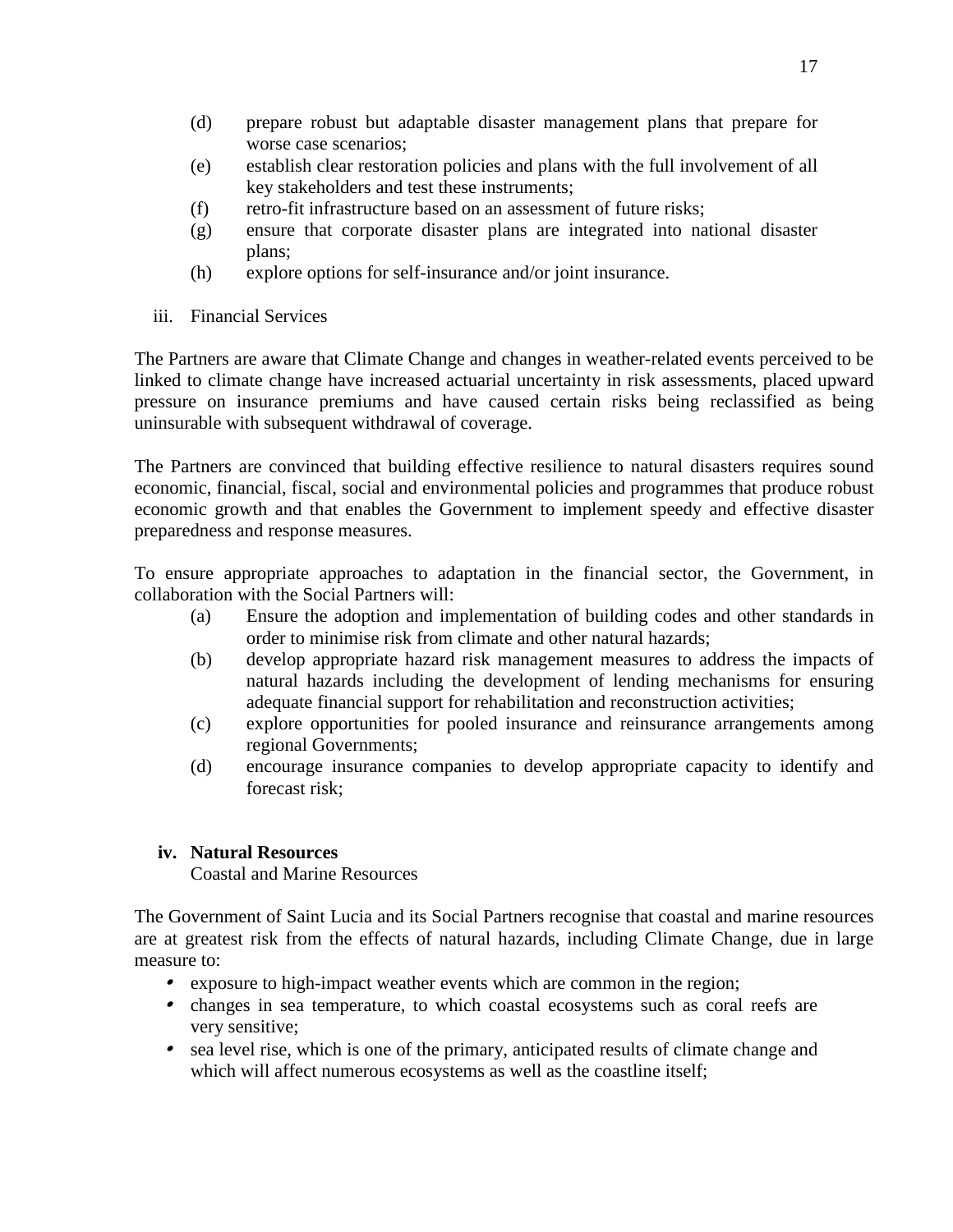- cumulative effects of the above impacts, where there is increased vulnerability of coastal resources to high-weather impact events due to degradation of protective coral reefs;
- vulnerability to the impact of potential tsunami waves, generated by seismic or volcanic activity.

Government is extremely concerned that Climate Change may:

- imperil coastal livelihoods
- damage social and economic infrastructure
- Inundate coral reefs, seagrass beds and mangrove swamps as a result of sea level rise;
- Erode beaches and coastal lands;
- Reduce fisheries production;
- Increase coastal structural and ecosystem damage;

In order to address these and other impacts of Climate Change and other natural hazards on coastal and marine resources, the Government of Saint Lucia, in collaboration with its Social Partners will:

- (a) Adopt policies and strategies that encourage non-coastal development.
- (b) adopt integrated approaches to the management of natural resources in general and coastal and marine resources in particular;
- (c) implement a continuing monitoring and assessment programme with particular emphasis on:
	- the sustainable utilization of living and non-living resources within coastal and marine areas;
	- the enhancement of modelling capabilities to distinguish between human-induced and natural changes in coastal processes;
	- regular assessments of the vulnerability of social and economic assets;
	- research on comparable methodologies that will facilitate decisionmaking based on the precautionary principle;
- (d) Adopt measures to protect coastal areas and to increase the resilience of coastal ecosystems and resources, including the construction of coastal defence structures, enforcement of setbacks and restoration of coastal wetlands;
- (e) facilitate the restoration of impaired coastal resources and coastal ecosystems where technically and financially feasible;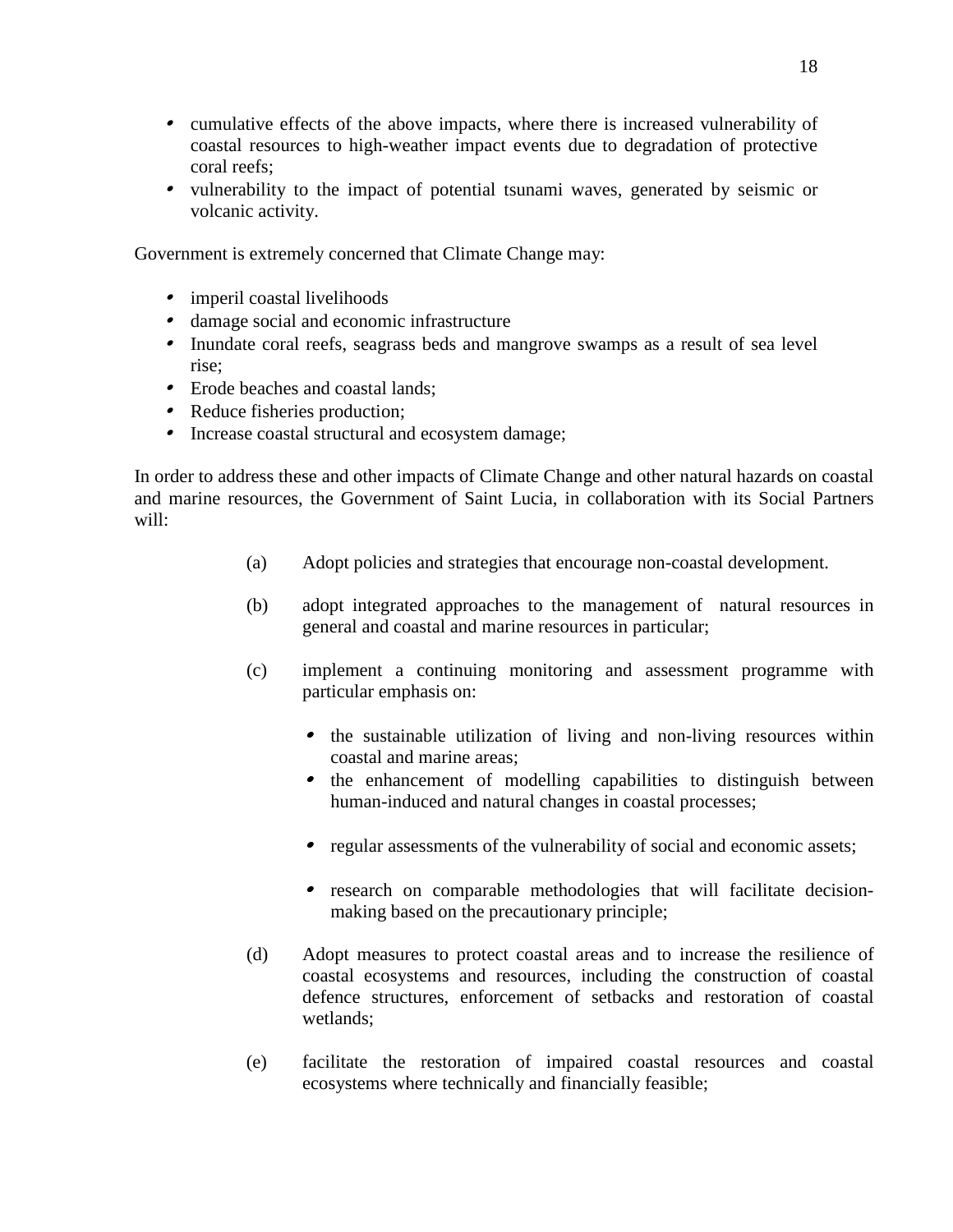- (f) Develop a comprehensive national land use and management plan, which incorporates natural hazard concerns and which guides the location of developments within the coastal zone;
- (f) Identify and promote alternative fishery and resource use activities where predicted impacts on ecosystems and natural resources preclude the continuation of traditional activities;
- (g) foster increased public awareness and knowledge regarding climate hazard impacts on the coastal and marine environment;
- (h) design and implement poverty reduction programmes for coastal communities including income - generating schemes built around sustainable resource use and management, education and training, settlement upgrading and conflict resolution;
- (i) promote a culture of collaborative resource management that includes negotiated agreements between resource users and that sets out obligations, rights, responsibilities and expectations of all parties;
- (j) Work in conjunction with other countries and international organizations towards the development and implementation of an effective Early Warning System.

#### **v. Water Resources**

The Social Partners are also mindful that Climate Variability and Climate Change can bring about dramatic changes in the temporal and spatial distribution of water due to severe events such as cyclones and droughts and the contamination of groundwater from salt-water intrusion due to sea level rise. Of concern is the negative impact that these changes can have on the island's food security, on human health and on the sustainability of the environment.

In this regard, Government will seek to build the capacity of capability of all relevant agencies to:

- (a) undertake an effective planning process that takes account of potential hazards and the vulnerability of people and ecosystems to extreme events;
- (b) undertake risk assessments that can inform decisions on appropriate mitigation strategies to deal with water-related, natural and human-induced hazards, such as resource scarcity, water quality, non-average climatic events, public health and ecosystem change;
- (c) analyse the nature and distribution of potential harm from water management policies and practices;
- (d) evaluate public perceptions of risk and risk mitigation priorities;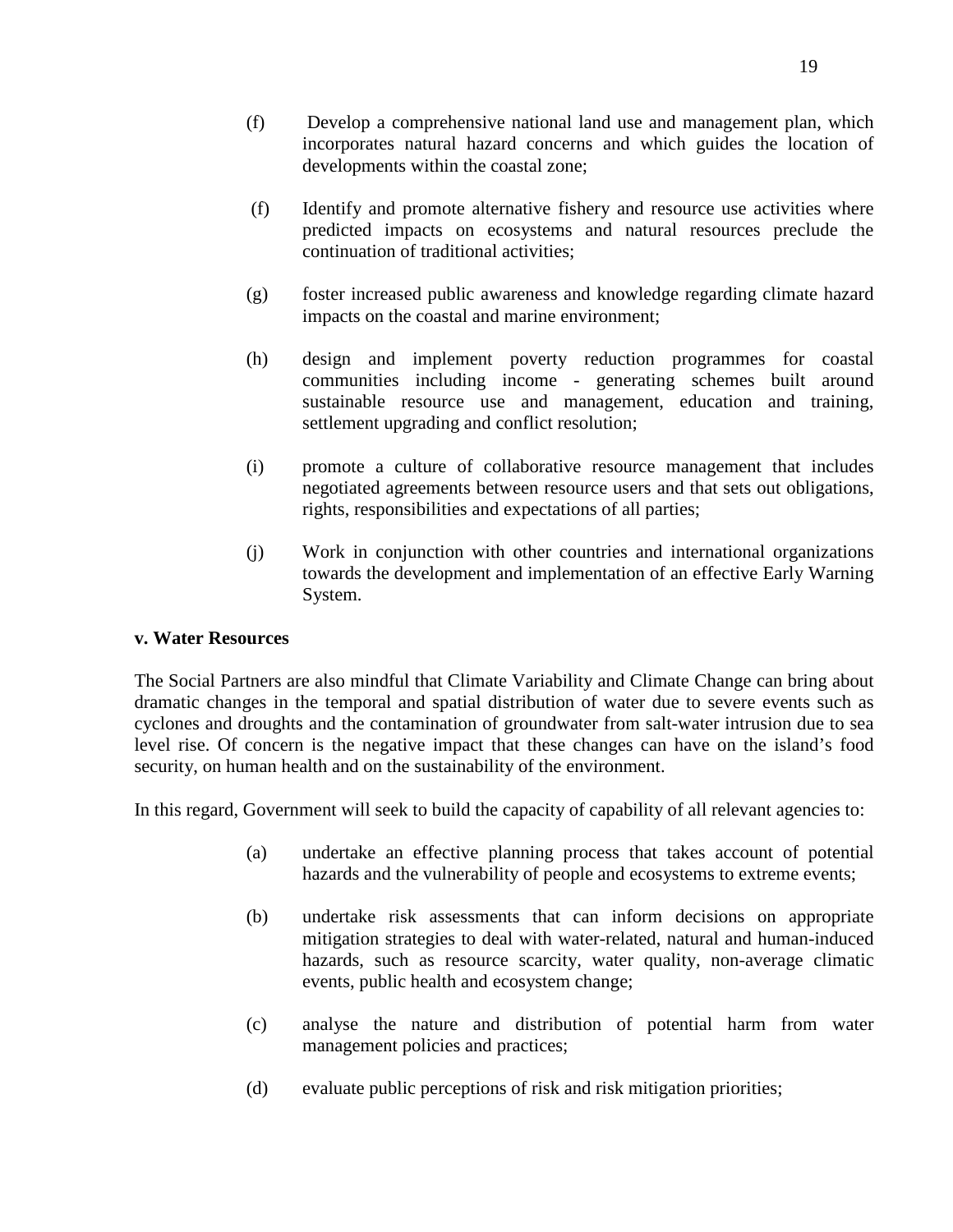- (e) undertake flood and drought forecasting.
- (f) develop a long-term national water management plan which incorporates and addresses climate hazard concerns including catchment and watershed protection and saltwater intrusion;
- (g) Undertake reforestation and other measures to increase the resilience of watersheds and catchments;
- (h) Assess and address needs for water storage and distribution infrastructure to ensure water availability during drought periods;
- (i) promote initiatives to identify and where necessary exploit non-traditional water resources.
- (j) develop public awareness campaigns directed to the general population and other stakeholders addressing water issues such as scarcity and pollution.

# **vi. Terrestrial Resources**

Government and the Social Partners accept the scientific evidence indicating the likelihood of significant impacts on terrestrial resources including changes in the composition of natural vegetation and alterations in plant-plant, animal-animal and plant-animal associations due to changing climatic and hydrological and conditions.

Government will accelerate the implementation of the National Land Policy, especially those provisions that will strengthen the capacity of land management agencies to promote the adoption of sound land-use practices. In addition, Government will seek to:

- (a) mitigate the negative impacts of physical development on natural and environmental resources;
- (b) preserve important sites, ecosystems and wildlife habitats;
- (c) protect rivers, buffers and other critical watershed areas and establish riparian buffer zones;
- (d) develop a comprehensive, national land use and management plan which incorporates Climate Change concerns;
- (e) Develop or strengthen a national adaptation strategy for the forestry sector to address climate-related impacts over the short, medium and long term;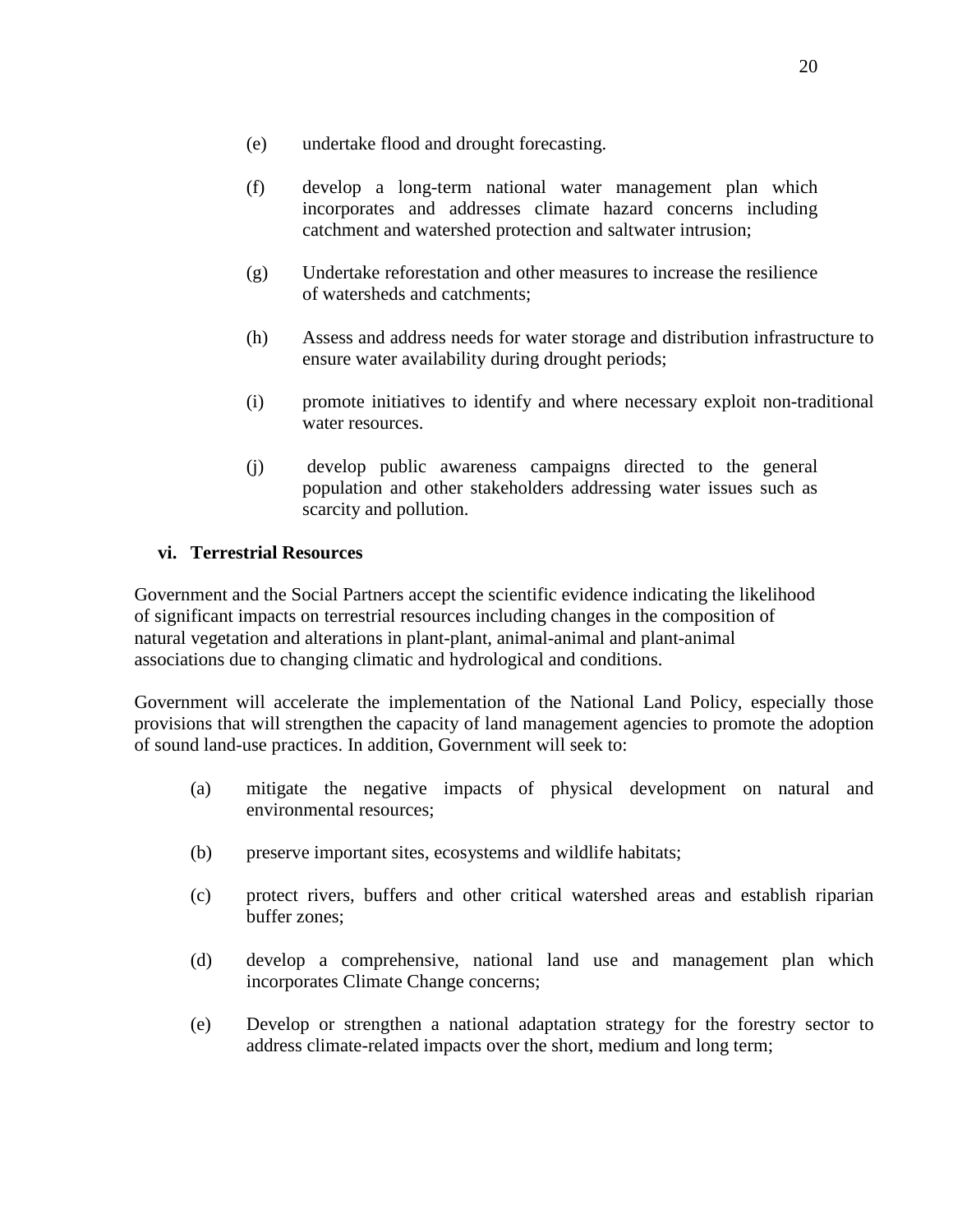(f) Ensure the inclusion of climate-hazard considerations during the implementation of strategies and plans including the National Biodiversity Strategy and Action Plan and the National Forest Action Plan;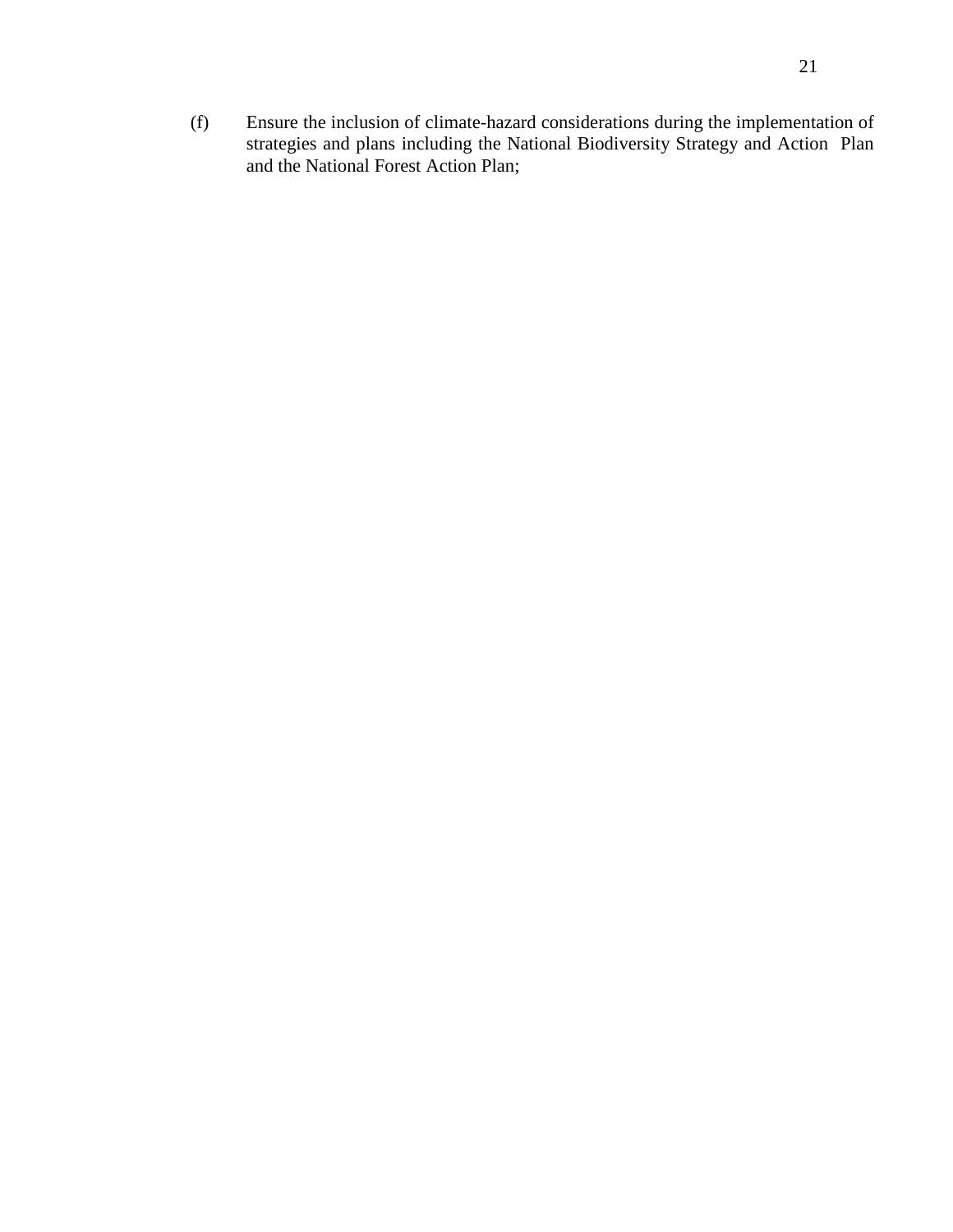# **ANNEX II SAINT LUCIA HAZARD MITIGATION POLICY ENABLING POLICY INSTRUMENTS**

| <b>POLICY</b><br><b>INSTRUMENT</b><br>(Legislations and<br>Policy Initiatives)                                | <b>MAIN OBJECTIVE</b>                                                                                                                                                                      | <b>HAZARD MITIGATION</b><br><b>ISSUES AND COMMENTS</b>                                                                                                                                        |
|---------------------------------------------------------------------------------------------------------------|--------------------------------------------------------------------------------------------------------------------------------------------------------------------------------------------|-----------------------------------------------------------------------------------------------------------------------------------------------------------------------------------------------|
| <b>Disaster Preparedness</b><br>and Response Act<br>(2000)<br><b>National Emergency</b><br>Powers Act (1995); | Coordination of efforts at mitigating<br>natural and<br>man-made<br>disasters,<br>including floods, droughts, hurricanes,<br>tsunamis, earthquakes, dam collapse,<br>famines, and plagues. | Specifically related to the preparedness<br>aspects of disaster<br>and response<br>management and not hazard mitigation<br>per se; hence the need for this Hazard<br><b>Mitigation Policy</b> |
| National Hazard<br><b>Mitigation Plan</b>                                                                     | Framework for strategic coordination<br>and prioritisation and implementation<br>of hazard mitigation programmes,<br>projects and activities                                               | In final stages of review. Vehicle for<br>implementing the Hazard Mitigation<br>Policy                                                                                                        |
| Water and Sewerage<br>Company Act (1999)                                                                      | Production and maintenance of<br>supply of freshwater resource and<br>waste water treatment                                                                                                | Consistent with the Hazard Mitigation<br>Policy particularly concerning mitigation<br>of droughts, dam failure and man-made<br>hazards related to waste water.                                |
| Forest, Soil and<br><b>Water Conservation</b><br>Act                                                          | Protection of Forest, Soil and Water,<br>Wildlife<br>including<br>resources<br>Management of water catchments by<br>Forestry Dept.                                                         | Consistent with the Hazard Mitigation<br>Policy particularly with regards<br>to<br>mitigation of landslides.                                                                                  |
| Physical Planning<br>and Development<br>Control Act (2001)                                                    | Land use planning, development<br>control; formulation and implementation<br>of housing policy and environmental<br>impact assessments                                                     | Consistent with the Hazard Mitigation<br>Policy with respect to disaster resistant<br>and the adoption of the<br>buildings<br>Building Code and enforcement of<br>environmental regulations   |
| <b>Agriculture Small</b><br>Tenancies Act (1983)                                                              | Enforcement of regulations for soil<br>and water conservation practices on<br>land leased for agricultural purposes.                                                                       | Consistent with the Hazard Mitigation<br>Policy with respect to environmental<br>degradation due to soil erosion                                                                              |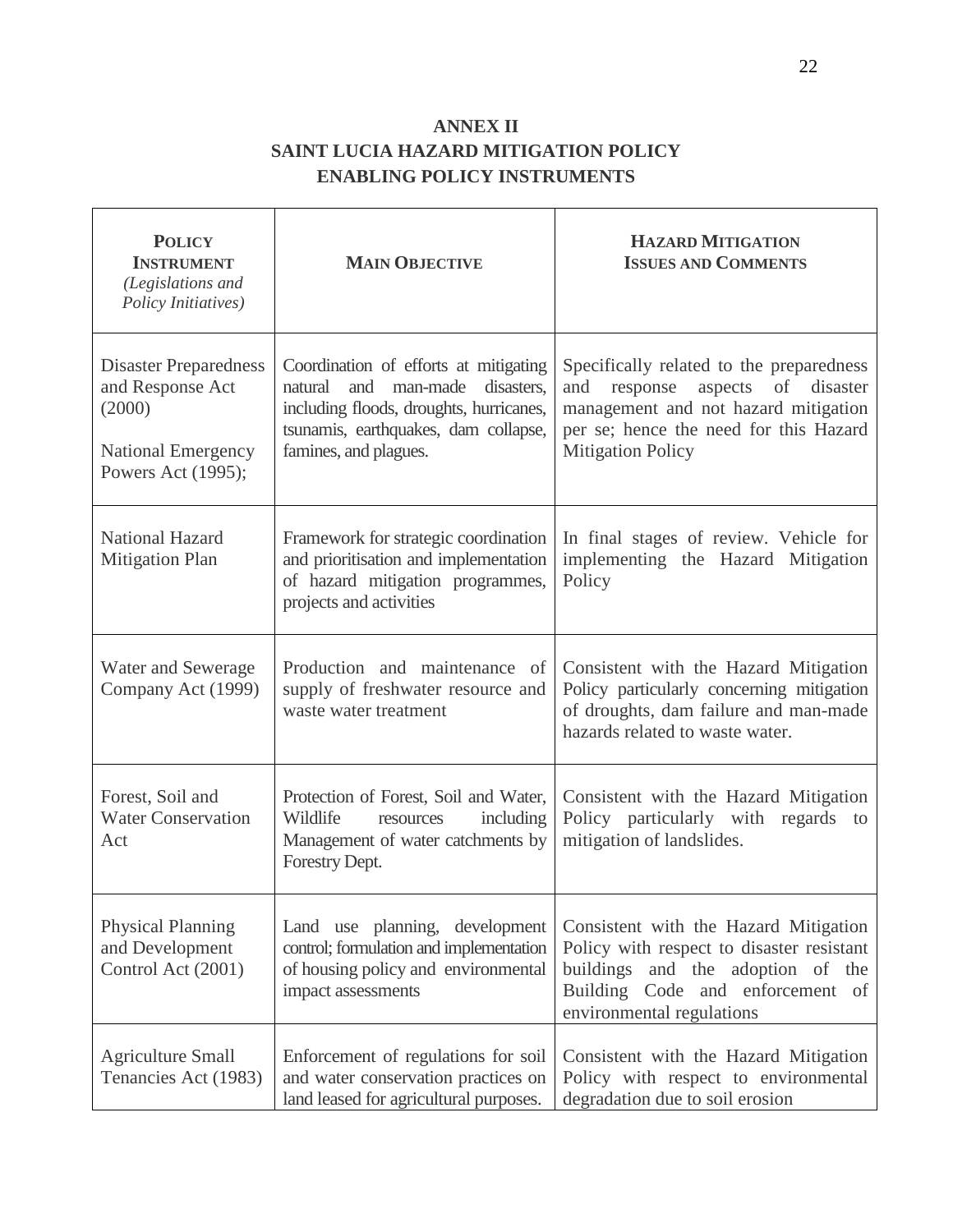| <b>POLICY</b><br><b>INSTRUMENT</b><br>(Legislations and                          | <b>MAIN OBJECTIVE</b>                                                                                                                | <b>HAZARD MITIGATION</b><br><b>ISSUES AND COMMENTS</b>                                                                                                                        |
|----------------------------------------------------------------------------------|--------------------------------------------------------------------------------------------------------------------------------------|-------------------------------------------------------------------------------------------------------------------------------------------------------------------------------|
| Policy Initiatives)                                                              |                                                                                                                                      |                                                                                                                                                                               |
| Pesticides and Toxic<br><b>Chemicals Control</b><br>Act (No. 15 of<br>$2001)$ .) | Control of import, use, labelling and<br>storage of pesticide; Registration of<br>and licenses for use and storage of<br>pesticides. | Consistent with the Hazard Mitigation<br>Policy in terms of chemical spills and<br>other technological hazards.                                                               |
| Plant Protection Act,<br>$(1988); \&$<br>Regulations SI, 1995                    | Control of pest and diseases injurious<br>to plants;                                                                                 | Consistent with the Hazard Mitigation<br>Policy with respect to preventing the<br>introduction of potentially harmful exotic<br>species.                                      |
| Public Health Act<br>(1975); & Public<br><b>Health Regulations</b><br>1978, 1980 | Regulatory oversight of water quality,<br>excreta disposal, sanitary facilities,<br>food safety and drainage.                        | Consistent with the Hazard Mitigation<br>Policy in terms of ensuring quality of<br>resource suitable for human consumption<br>to prevent man-made hazards.                    |
| Saint Lucia Solid<br><b>Waste Management</b><br>Act (1996);                      | Management and disposal of solid<br>waste                                                                                            | Consistent with the Hazard Mitigation<br>Policy in terms preventing to environ-<br>mental degradation and pest and disease<br>control                                         |
| Saint Lucia Fire<br>Services Act (1976)                                          | Installation and maintenance of<br>fire hydrants; Front-line response<br>during fire-related emergencies.                            | Supports Hazard Mitigation Policy in so<br>far as it regulates slashing and burning<br>of lands.                                                                              |
| Saint Lucia<br><b>Constitution Order</b>                                         | Protection from deprivation of<br>property rights                                                                                    | Supports Hazard Mitigation Policy in<br>terms of the provision of compensation<br>in cases of compulsory acquisition or<br>curtailment of rights of hazard prone<br>property. |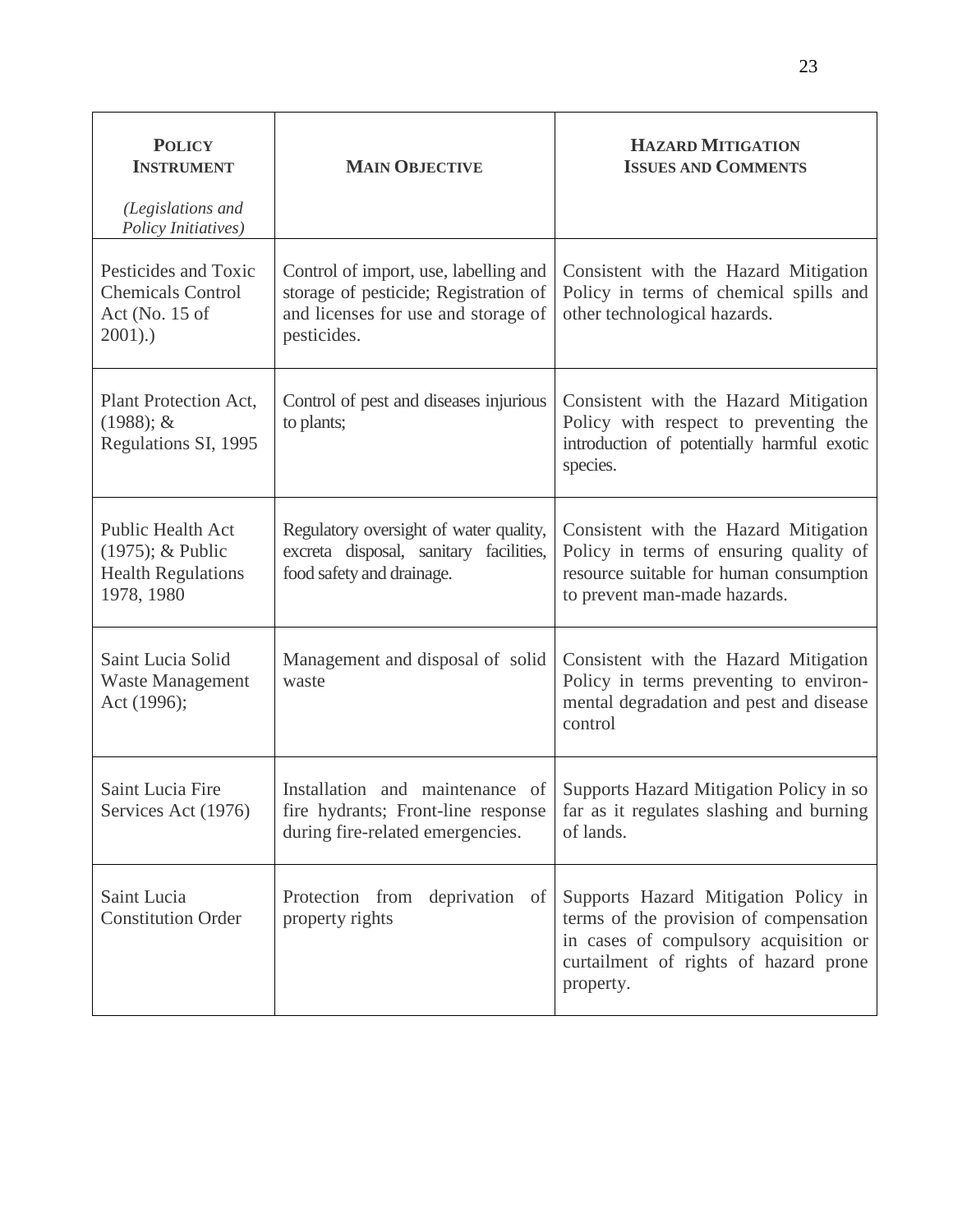| <b>POLICY</b><br><b>INSTRUMENT</b><br>(Legislations and                     | <b>MAIN OBJECTIVE</b>                                                                                                                                                                                    | <b>HAZARD MITIGATION</b><br><b>ISSUES AND COMMENTS</b>                                                                                                       |
|-----------------------------------------------------------------------------|----------------------------------------------------------------------------------------------------------------------------------------------------------------------------------------------------------|--------------------------------------------------------------------------------------------------------------------------------------------------------------|
| Policy Initiatives)<br><b>Crown Lands</b><br>Ordinance Cap 108              | Governs the management of Crown<br>Lands, including unallocated Crown<br>lands and vacant lands. It also<br>governs acquisition and divestment.                                                          | Supports Hazard Mitigation Policy with<br>regard to protecting catchment areas and<br>lands prone to disasters and the prohibition<br>of use of those lands. |
| <b>Land Conservation</b><br>and Improvement Act<br>1992, No. 10             | procedures<br>Governs<br>land<br>for<br>development<br>and<br>management,<br>establishment of conservation areas,<br>compulsory acquisition and vesting<br>of lands                                      | Consistent with the Hazard Mitigation<br>Policy in terms of procedures to facilitate<br>swift acquisition of lands prone to disasters.                       |
| Land Acquisition<br>Ordinance                                               | Governs procedures for acquisition<br>of and compensation for lands by<br>the Crown.                                                                                                                     |                                                                                                                                                              |
| <b>Maritime Areas Act</b><br>1984, No. 6                                    | Implementation of the provisions<br>of the United Nations Convention<br>on the Law of the Sea, and sets the<br>the demarcation and<br>basis for<br>of<br>Exclusive<br>management<br>the<br>Economic Zone | Supports the Hazard Mitigation Policy<br>in terms of prevention of access within<br>certain limits particularly with regards<br>to prevention of oil spills  |
| <b>Saint Lucia National</b><br><b>Housing Corporation</b><br>(NHC) Act 2001 | Gives NHC power to develop and<br>manage housing developments and<br>slum clearance                                                                                                                      | Supports the Hazard Mitigation Policy<br>providing<br>of<br>planned<br>in<br>terms<br>development; reduce settlement/construction<br>in hazard-prone areas.  |
| <b>National Coastal</b><br>Zone Management<br>Policy                        | Comprehensive<br>framework<br>for<br>coastal zone management.                                                                                                                                            | In final stages of review and consistent<br>with Hazard Mitigation Policy in terms<br>of prevention of damage to coastal<br>resources.                       |